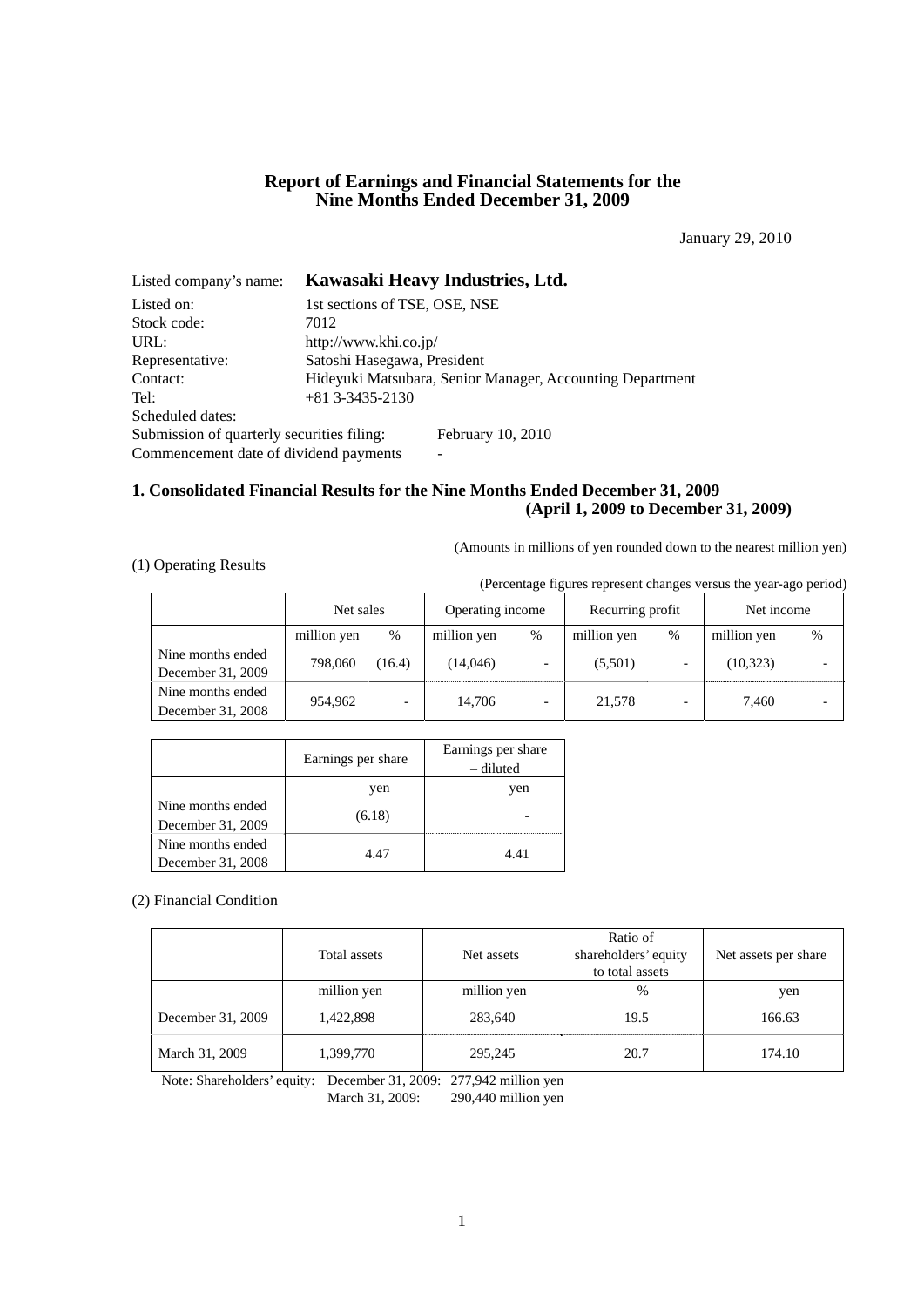# **2. Dividends**

|                                          | Dividend per share       |               |              |                  |           |  |  |  |
|------------------------------------------|--------------------------|---------------|--------------|------------------|-----------|--|--|--|
| Record date or term                      | End of first             | End of second | End of third | End of financial | Full year |  |  |  |
|                                          | quarter                  | quarter       | quarter      | vear             |           |  |  |  |
|                                          | yen                      | yen           | yen          | yen              | yen       |  |  |  |
| Year ended<br>March 31, 2009             | $\overline{\phantom{a}}$ | 0.00          | ۰            | 3.00             | 3.00      |  |  |  |
| Year ending<br>March 31, 2010            |                          | 0.00          |              |                  |           |  |  |  |
| Year ending March<br>31, 2010 (forecast) |                          |               |              | 3.00             | 3.00      |  |  |  |

Note: Revision of dividend forecast during the nine months ended December 31, 2009: None

# **3. Forecast of Consolidated Earnings for the Year Ending March 31, 2010 (April 1, 2009 to March 31, 2010)**

(Percentage figures represent changes versus the year-ago period)

|           | Net sales   |        | Operating income |        | Recurring profit |        | Net income  |        | Earnings per<br>share |
|-----------|-------------|--------|------------------|--------|------------------|--------|-------------|--------|-----------------------|
|           | million yen | %      | million yen      | $\%$   | million ven      | %      | million yen | $\%$   | yen                   |
| Full year | 1,180,000   | (11.8) | 5,000            | (82.5) | 10.000           | (74.1) | 3.000       | (74.4) | 1.79                  |

Note: Revision of earnings forecast during the nine months ended December 31, 2009: Yes

## **4. Other Information**

- 1) Changes affecting the status of material subsidiaries (scope of consolidation): None
- 2) Use of simplified accounting methods and/or accounting methods specific to the preparation of quarterly consolidated financial statements: Yes Note: For details, see "4. Other Information" on page 7 in the "Qualitative Information and Financial Statements" section.
- 3) Changes in accounting principles, procedures, and methods of presentation used in the preparation of quarterly consolidated financial statements:
	- (1) Changes in accord with revisions to accounting standards: Yes
	- (2) Changes other than (1) above: None

Note: For details, see "4. Other Information" on page 8 in the "Qualitative Information and Financial Statements" section.

4) Number of shares issued (common stock)

(1) Number of shares issued at end of period (treasury stock included):

| December 31, 2009:                                      | 1,669,629,122 shares |
|---------------------------------------------------------|----------------------|
| March 31, 2009:                                         | 1.669.629.122 shares |
| (2) Number of shares held in treasury at end of period: |                      |

| December 31, 2009: | 1,610,758 shares |
|--------------------|------------------|
| March 31, 2009:    | 1,394,288 shares |

(3) Average number of outstanding shares: Nine months ended December 31, 2009: 1,668,191,279 shares Nine months ended December 31, 2008: 1,668,279,917 shares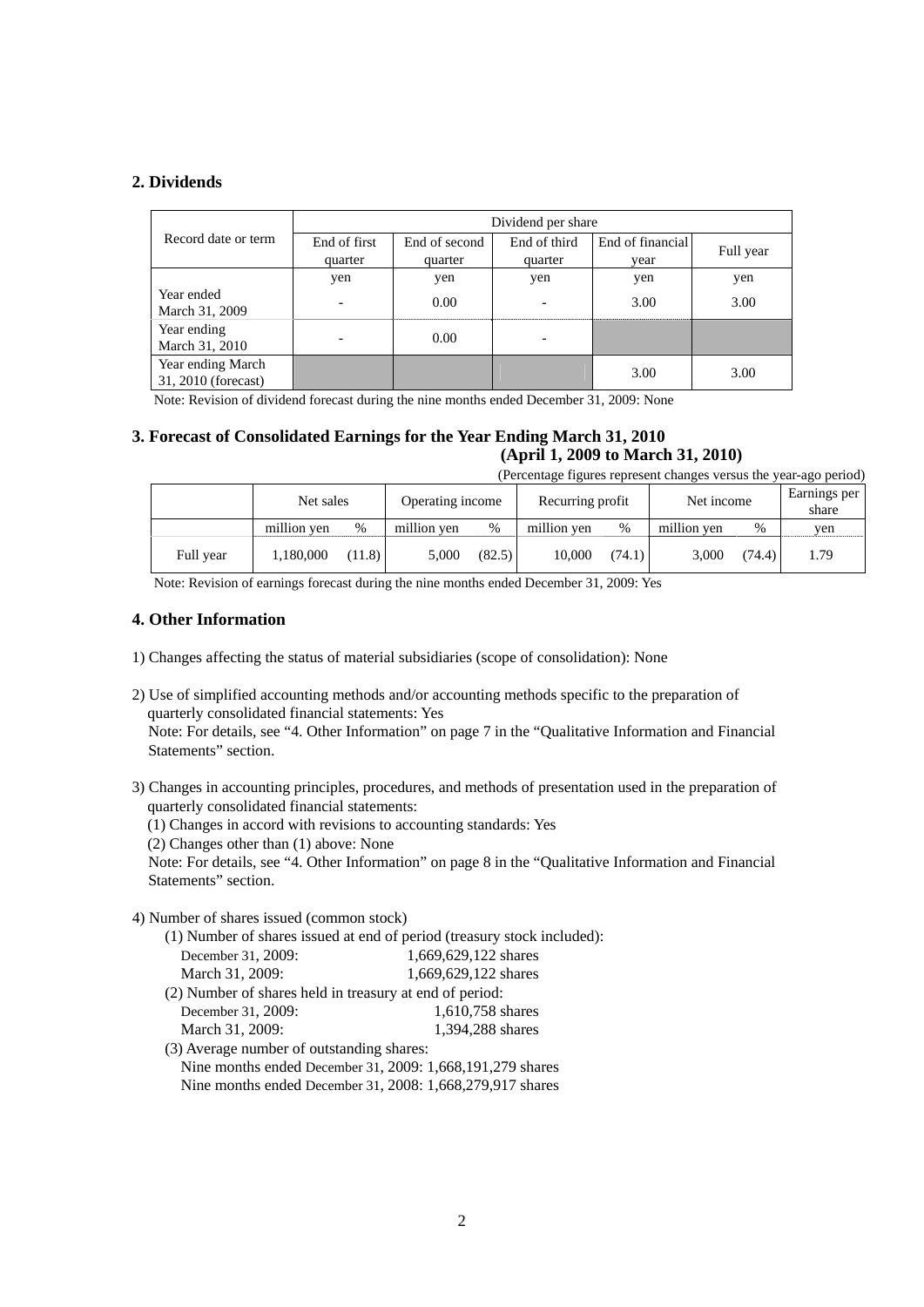### **\*Appropriate Use of Financial Forecasts and Other Important Matters**

*Forward-Looking Statements* 

- 1. The Company has revised the consolidated earnings forecasts issued on November 2, 2009. For details, see "3. Consolidated Earnings Outlook" on page 7 in the "Qualitative Information and Financial Statements" section.
- 2. These materials contain various forward-looking statements and other forecasts regarding performance and other matters. Such statements are based on information available at the time of preparation. Actual results may differ from those expressed or implied by forward-looking statements due to a range of factors. For the assumptions underlying the earnings forecasts presented and other information regarding the use of such forecasts, refer to "3. Consolidated Earnings Outlook" on page 7 in the "Qualitative Information and Financial Statements" section.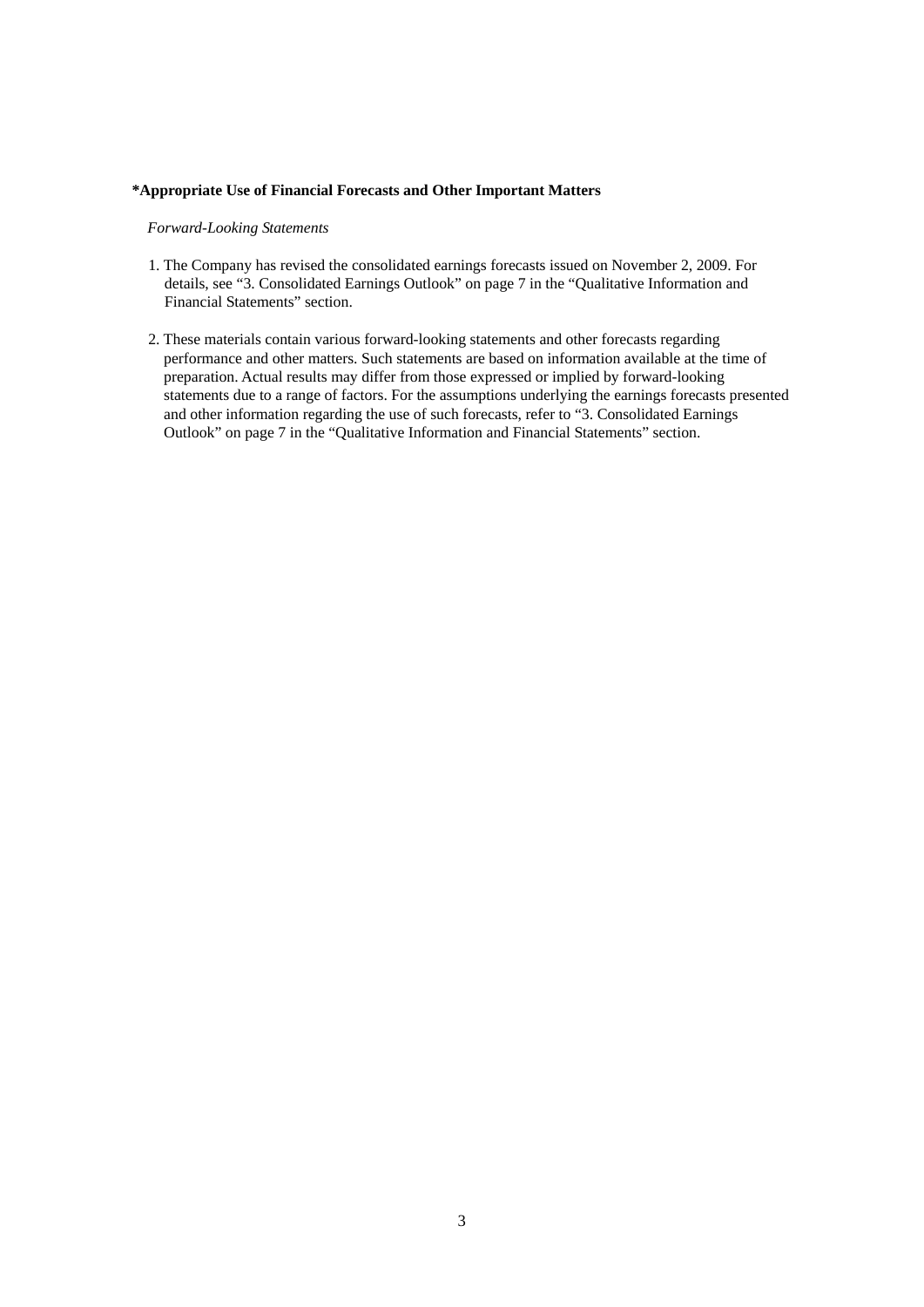## **Qualitative Information and Financial Statements**

## **1. Consolidated Operating Results**

In the nine months ended December 31, 2009 (first three quarters of fiscal 2010, ending March 31, 2010), some Japanese economic indicators began to show signs of bottoming out, but overall the economy continued to languish as the slump in both capital spending and exports continued amid persistent yen appreciation against the dollar, a deteriorating employment environment, a downturn in consumer spending, and mounting concern about deflation.

The global economy, particularly Europe and the Americas, likewise continued to languish, although some emerging economies showed signs of recovery.

This adverse operating environment continued to weigh heavily on KHI Group businesses. Order bookings declined throughout the first three fiscal quarters in all but the Plant & Infrastructure Engineering segment. Although the Shipbuilding segment managed to achieve sales growth, overall sales declined. Profits declined across all business segments, with the exception of the Aerospace and Shipbuilding segments, under the weight of yen appreciation and downturns in European and American markets.

Relative to the first three quarters of fiscal 2009, the Group's consolidated order bookings declined ¥437.3 billion to ¥649.9 billion, while consolidated net sales decreased ¥156.9 billion to ¥798.0 billion. The Group consequently incurred a consolidated operating loss of ¥14.0 billion, recurring loss of ¥5.5 billion, and a net loss of ¥10.3 billion. These losses respectively represent decreases of ¥28.7 billion, ¥27.0 billion, and ¥17.7 billion from operating, recurring, and net incomes for the first three quarters of fiscal 2009.

Consolidated operating performance in the first three quarters of fiscal 2010, is summarized by segment below.

Effective from the first quarter of fiscal 2010, the Construction Machinery business, previously part of the Rolling Stock segment (formerly the Rolling Stock & Construction Machinery segment), is included in the Other segment, as disclosed below under the heading "Information by industry segment" on page 12 (subsection (5) 1) of "5. Consolidated Financial Statements").

## **Shipbuilding**

With a significant decline in new shipbuilding orders received, consolidated order bookings decreased ¥53.6 billion year on year to ¥10.4 billion.

Consolidated net sales increased ¥15.9 billion year on year to ¥111.7 billion, boosted by a spate of sales of large vessels.

Operating income increased ¥3.3 billion year on year to ¥700 million on increased sales and improved margins reflecting a decline in materials costs and other factors.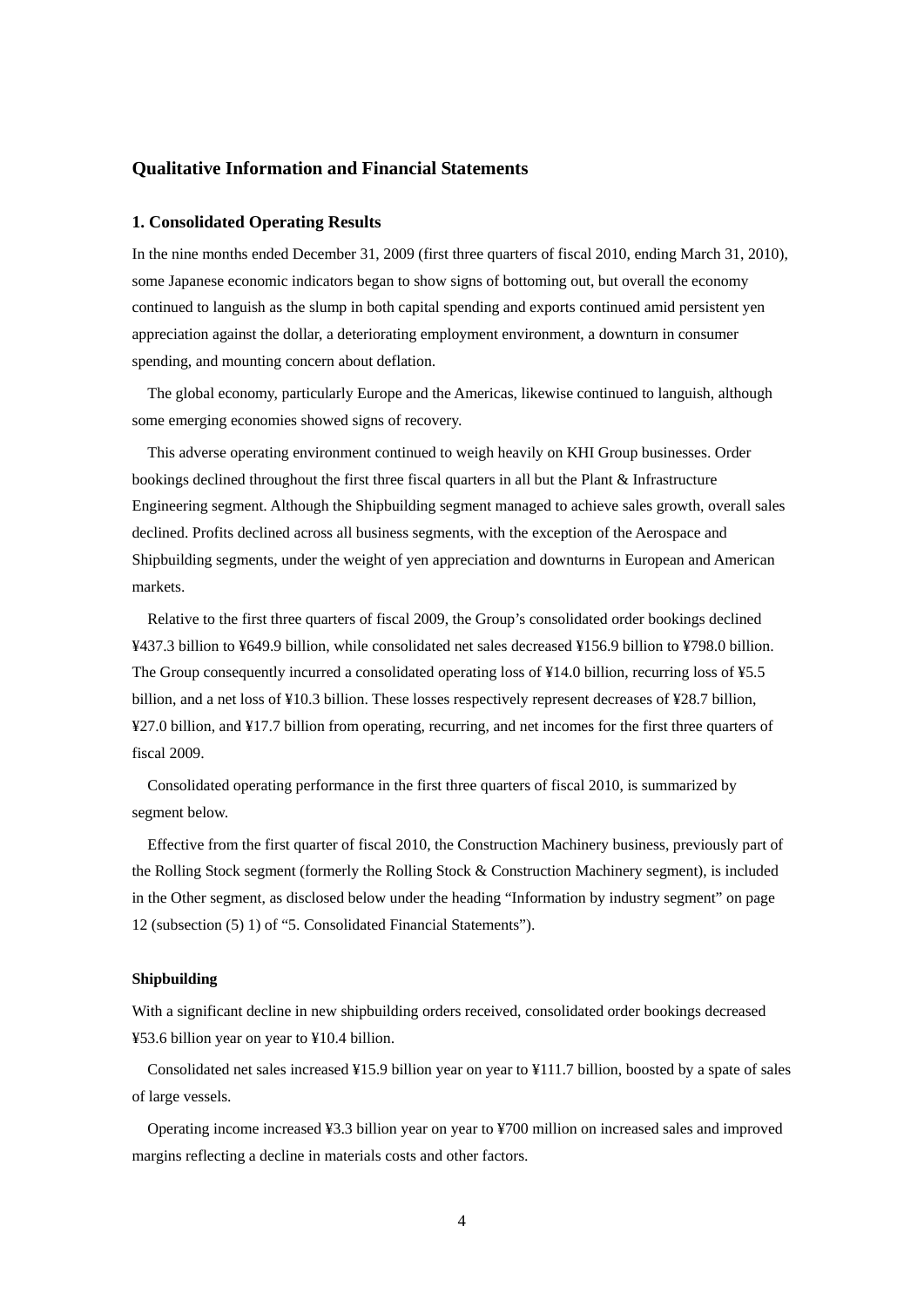### **Rolling Stock**

Consolidated order bookings included orders from Singapore for subway cars but declined to ¥63.0 billion, down ¥123.4 billion from the first three quarters of fiscal 2009, which were marked by an influx of large orders.

Consolidated net sales fell ¥9.4 billion year on year to ¥122.3 billion due mainly to the resegmentation of the Construction Machinery business, despite growth in sales of rolling stock to the JR Group and overseas sales of rolling stock.

Consolidated operating income decreased ¥3.0 billion year on year to ¥4.6 billion due to lower margins on export deals as a result of yen appreciation.

The above year-on-year changes reflect the impact of the resegmentation involving the Construction Machinery business. Retroactively adjusted to reflect the resegmentation, the Rolling Stock segment had consolidated order bookings of ¥163.2 billion, consolidated net sales of ¥105.7 billion, and operating income of ¥7.4 billion in the first three quarters of fiscal 2009.

#### **Aerospace**

Consolidated order bookings decreased ¥7.7 billion year on year to ¥79.9 billion as a result of decreased orders for component parts for the Boeing 777 and other aircraft.

Consolidated net sales were down ¥7.1 billion year on year to ¥119.3 billion, largely due to decreased sales to Japan's Ministry of Defense.

Despite the decline in sales, the segment reduced its operating loss by ¥3.7 billion year on year to an operating loss of ¥600 million, due in part to adjustments to expense recognition timing resulting from changes to the Boeing 787's development schedule.

## **Gas Turbines & Machinery**

Consolidated order bookings decreased ¥140.7 billion year on year to ¥138.5 billion as a result of decreased orders for aircraft engine components, marine diesel engines, marine propulsion systems, and other items.

Consolidated net sales declined ¥9.9 billion year on year to ¥128.8 billion, due to reduced sales of aircraft engine components and marine diesel engines.

Consolidated operating income decreased ¥3.9 billion year on year to ¥2.7 billion, largely as a result of yen appreciation and the sales decline.

## **Plant & Infrastructure Engineering**

Consolidated order bookings increased ¥29.6 billion year on year to ¥91.2 billion due to an influx of overseas orders for fertilizer plants, shield machines, and other items.

Consolidated net sales decreased ¥18.9 billion year on year to ¥47.1 billion, largely reflecting a falloff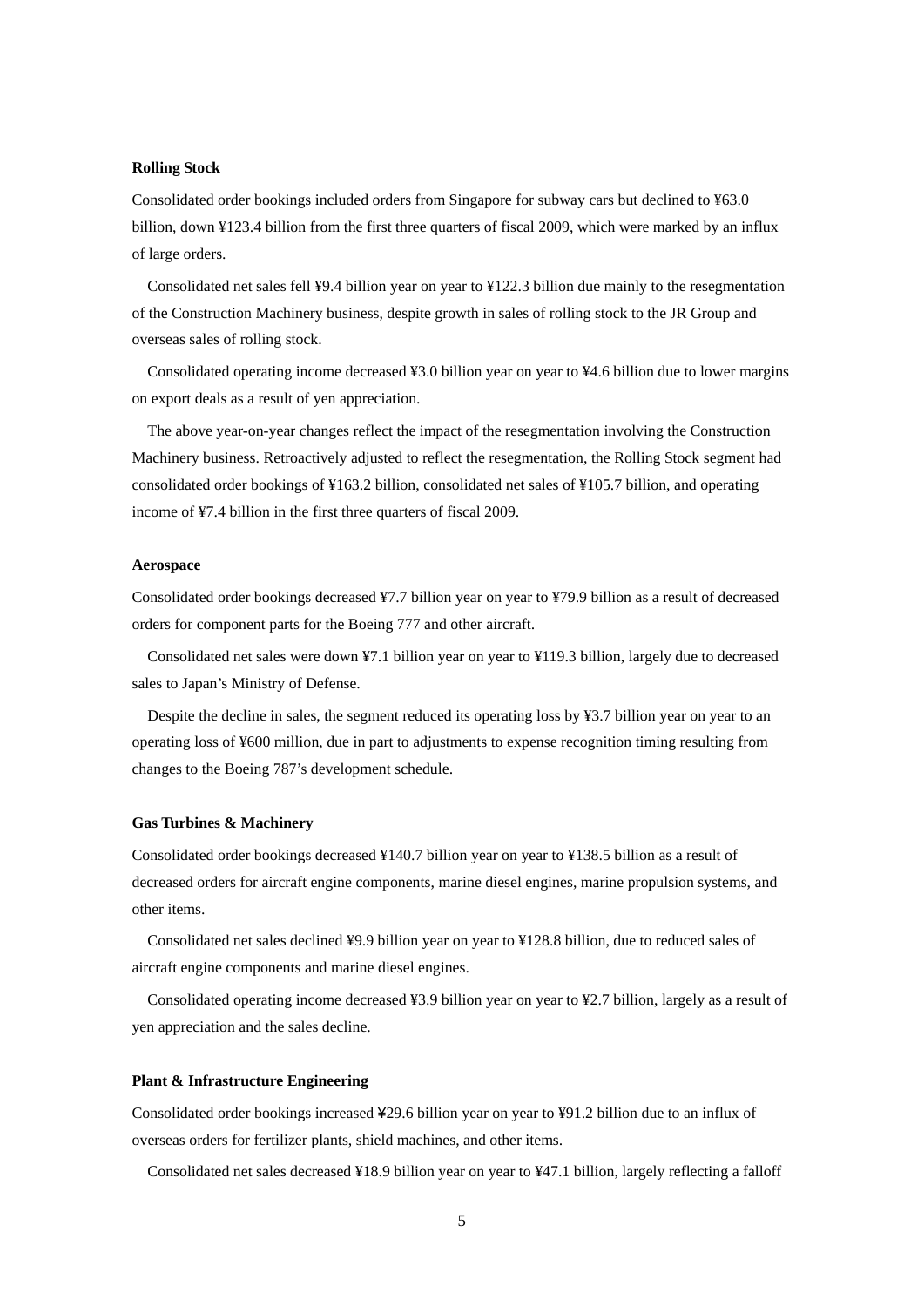in overseas sales of large plant installations.

The segment incurred a consolidated operating loss of ¥100 million, down ¥5.4 billion year on year from year-earlier operating income, largely as a result of the sales decline.

### **Consumer Products & Machinery**

Consolidated net sales fell ¥95.4 billion year on year to ¥152.3 billion amid a decline in European and North American motorcycle sales coupled with a falloff in industrial robots sales.

The sales decline, compounded by yen appreciation, led to a consolidated operating loss of ¥25.6 billion, ¥17.9 billion worse than the year-earlier period, despite progress made in boosting contribution margins and cutting fixed costs and expenses.

### **Hydraulic Machinery**

Consolidated order bookings fell ¥25.0 billion year on year to ¥46.5 billion, mainly as a result of diminished demand from construction machinery makers.

Consolidated net sales were down ¥21.0 billion year on year to ¥47.1 billion, largely due to decreased sales to construction machinery makers.

Operating income decreased in tandem with sales, down ¥2.6 billion year on year to ¥4.3 billion.

### **Other Operations**

Consolidated net sales declined ¥10.8 billion year on year to ¥69.0 billion.

The Other segment booked a consolidated operating loss of ¥200 million, down ¥2.8 billion from operating income for the year-earlier period, largely due to the Construction Machinery business's resegmentation.

The above year-on-year changes reflect the impact of the resegmentation involving the Construction Machinery business. Retroactively adjusted to reflect the resegmentation, the Other segment had consolidated net sales of ¥105.9 billion and operating income of ¥2.9 billion in the nine months to December 31, 2008.

### **2. Consolidated Financial Position**

At December 31, 2009, consolidated assets totaled ¥1,422.8 billion, an increase of ¥23.1 billion from March 31, 2009. The increase was attributable to growth in work-in-process stemming from progress toward completion of existing contracts and an increase in property, plant and equipment due to capital investment. The increase was partly offset by a reduction in trade receivables resulting from the collection of receivables and reduced sales.

Consolidated liabilities totaled ¥1,139.2 billion at December 31, 2009, an increase of ¥34.7 billion from March 31, 2009. The increase was attributable to a rise in borrowings and other items, partly offset by a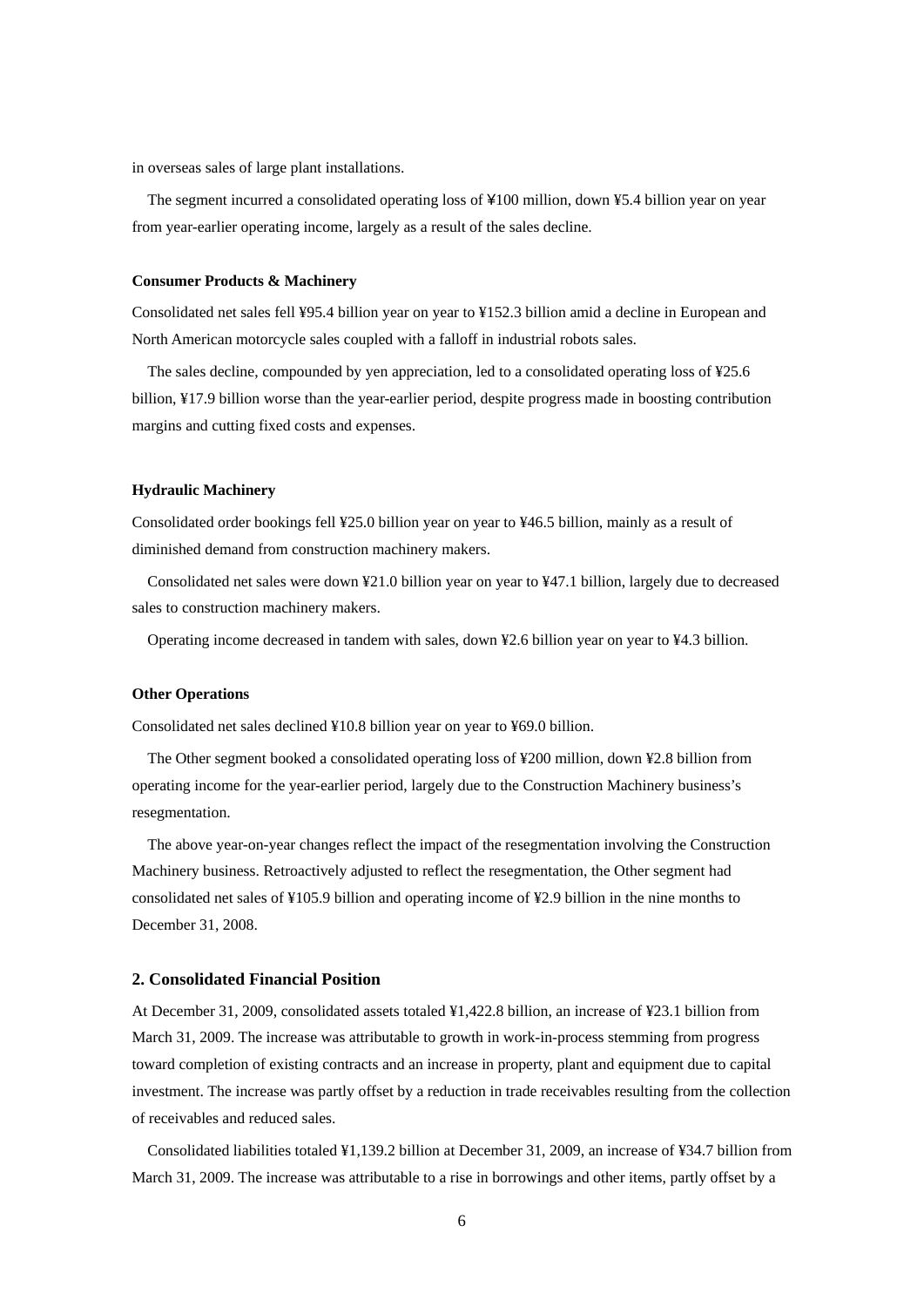reduction in trade payables.

Consolidated net assets were ¥283.6 billion at December 31, 2009, a decrease of ¥11.6 billion from March 31, 2009, largely due to the net loss for the first three fiscal quarters and payment of dividends.

## **3. Consolidated Earnings Outlook**

Signs of economic recovery have appeared in some emerging economies but have yet to spark a concerted recovery in Japan, Europe, and the Americas. The Company continues to face an uncertain outlook, particularly in mass-production businesses, but will forge ahead with the rebuilding of its earnings base with a view to returning to a sustained-growth trajectory.

The Company now forecasts consolidated net sales of ¥1,180 billion for the full fiscal year, down ¥20 billion relative to the previous forecast, due to lower sales in the Consumer Products & Machinery segment in Europe and the Americas.

Although the Company expects the decline in net sales to impact on profits, it will continue actively expanding its businesses in Asia and other emerging economies and follow through with efforts to improve profitability throughout its operations by cutting fixed costs and expenses and increasing productivity. Profit forecasts for the full fiscal year ending March 31, 2010, have accordingly been left unchanged.

# **4. Other Information**

- 1) Changes affecting the status of material subsidiaries (scope of consolidation) during the period Not applicable
- 2) Use of simplified accounting and/or accounting procedures specific to preparation of quarterly consolidated financial statements

## *Simplified accounting*

(1) Bad debt estimation method for general claims

The Company estimates the value of uncollectible general claims based on the preceding fiscal year's actual credit loss rate, unless the credit loss rate is deemed to have substantially changed relative to the historical rate calculated at the end of the preceding fiscal year.

#### (2) Inventory valuation method

The Company estimates quarter-end inventories by a rational method based on the preceding fiscal year's physical inventory count, without conducting a physical inventory count.

The Company writes down inventory from book value to estimated net realizable value only when its utility has clearly diminished. In the case of inventory expected to be disposed of and slow-moving inventory with a turnover period that extends beyond the Company's operating cycle, the Company writes the inventory down to its estimated liquidation value. Such inventories are carried at their written-down book value, unless their value was deemed to have substantially changed during the first three quarters of the fiscal year under review.

### (3) Fixed-asset depreciation method

For fixed asset depreciated by the declining-balance method, the Company calculates quarterly depreciation expense by prorating annual depreciation expense. For certain consolidated subsidiaries,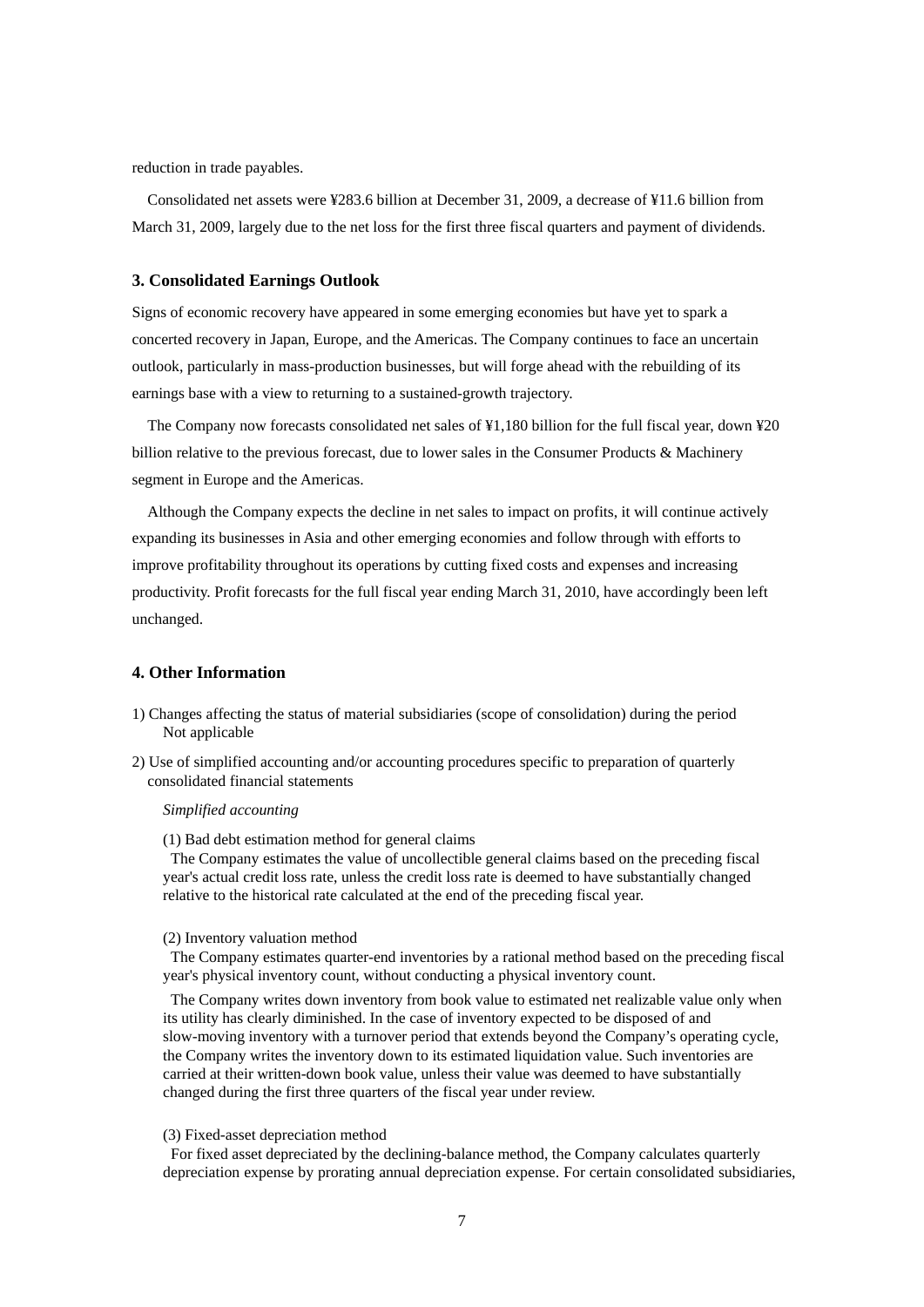quarterly depreciation expense is calculated by prorating annual depreciation expense based on a budget that factors in expected acquisitions, sales, and disposals of fixed assets during the fiscal year.

### (4) Deferred-tax asset and liability calculation method

To assess deferred assets' collectability, the Company uses tax planning and earnings forecasts used in the preceding fiscal year if it deems that the operating environment and status of temporary differences have not changed substantially since the preceding fiscal year-end.

If the operating environment or status of temporary differences is deemed to have changed substantially since the preceding fiscal year-end, the Company uses said tax planning and earnings forecasts adjusted to reflect the changes' impact.

#### (5) Elimination of unrealized gains/losses on inventories

For some products, the Company calculates unrealized gains/losses on inventories using the gain/loss rate used in the preceding fiscal year or quarter or a gain/loss rate based on rational budgeting, unless business conditions are deemed to have changed substantially from the preceding fiscal year or quarter.

### *Accounting procedures specific to preparation of quarterly consolidated financial statements*

The Company calculates tax expense by rationally estimating its effective tax rate after application of deferred-tax accounting to pretax net income for the fiscal year that includes the second quarter under review and multiplying quarterly pretax net income by said estimated effective tax rate. If unable to use the estimated effective tax rate, the Company calculates tax expense by multiplying the statutory effective tax rate by quarterly pretax net income adjusted to reflect material differences other than temporary differences.

Income taxes are reported inclusive of income tax adjustments.

3) Changes in accounting principles, procedures, or presentation methods applicable to preparation of quarterly consolidated financial statements

### *Changes related to accounting standards*

### Change in accounting standard for construction revenue and cost

The Company previously used the percentage-of-completion method for accounting revenues associated mainly with construction contracts with a contract amount of three billion yen or more and a construction period of over one year, and other construction works were accounted for with the completed-contract method. Effective the first quarter of the fiscal year ending March 31, 2010, however, in conjunction with adoption of the *Accounting Standard for Construction Contracts*  (ASBJ Statement No.15, December 27, 2007) and its accompanying *Guidance on Accounting Standard for Construction Contracts* (ASBJ Guidance No.18, December 27, 2007), the percentage-of-completion method was applied to construction contracts that were started during the first quarter ended June 30, 2009, for which certain elements were determinable with certainty as of December 31, 2009. The percentage of completion is estimated with the proportion-of-cost method, under which the percentage of construction completed during the period is calculated as the ratio of the construction cost incurred during that period relative to the total construction cost. The completed-contract method was applied to other works.

Due to this change, net sales for the first three quarters of fiscal 2010 was 23,763 million yen higher, and operating loss, recurring loss, loss before income taxes and minority interests were each 1,301 million yen lower.

The change's impact by segment is detailed below under "Segment Information" in the "Consolidated Financial Statements" section.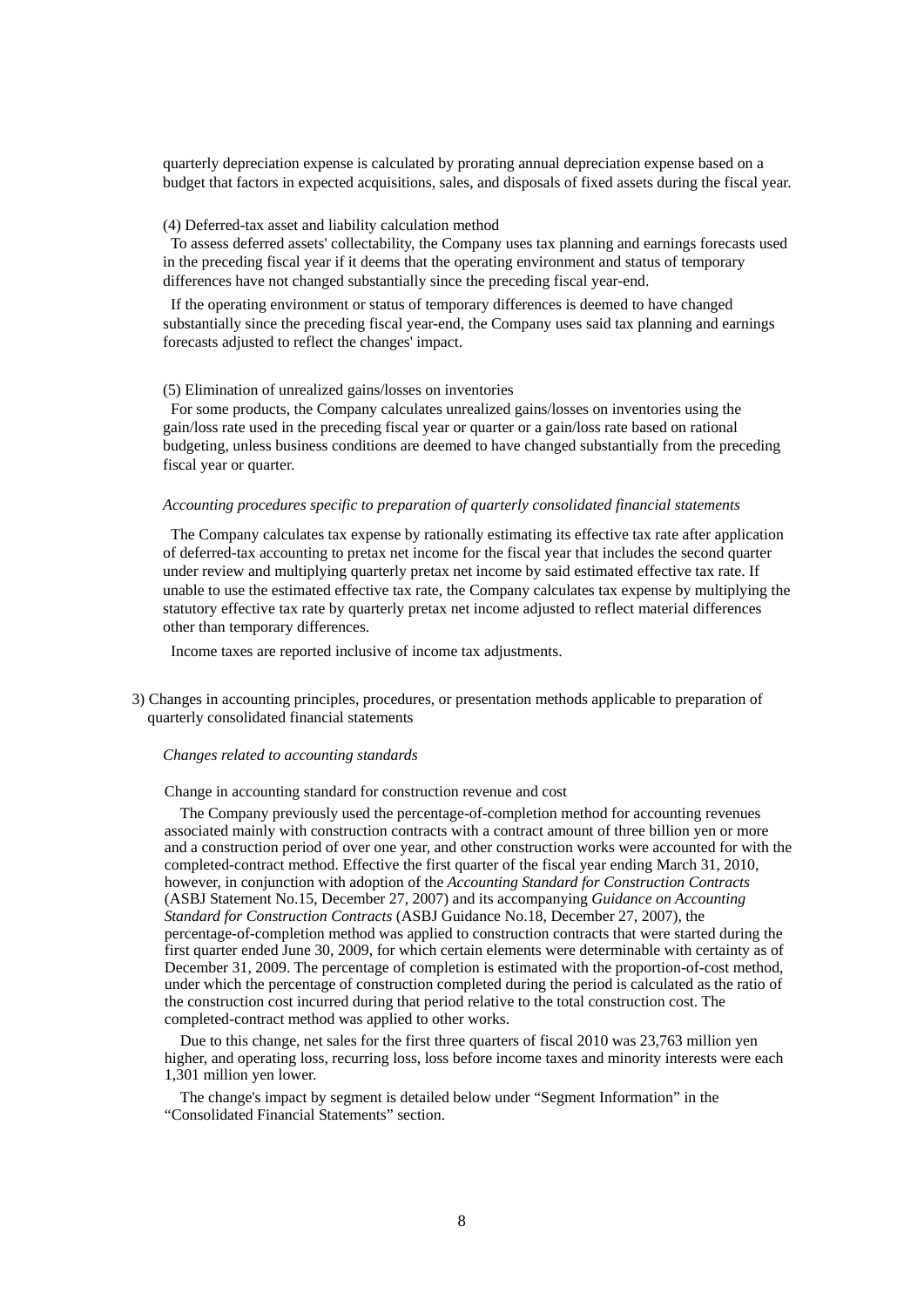# **5. Consolidated Financial Statements**

# **(1) Consolidated Balance Sheets**

| onsonuateu Danance oncets                                                                                                                                                                                                                                                                                                                                                                                                                                                  | Millions of yen                                                                                                                                                     |                                                                                                                                                                     |  |
|----------------------------------------------------------------------------------------------------------------------------------------------------------------------------------------------------------------------------------------------------------------------------------------------------------------------------------------------------------------------------------------------------------------------------------------------------------------------------|---------------------------------------------------------------------------------------------------------------------------------------------------------------------|---------------------------------------------------------------------------------------------------------------------------------------------------------------------|--|
|                                                                                                                                                                                                                                                                                                                                                                                                                                                                            | As of<br>December 31, 2009                                                                                                                                          | As of<br>March 31, 2009                                                                                                                                             |  |
| <b>Assets</b>                                                                                                                                                                                                                                                                                                                                                                                                                                                              |                                                                                                                                                                     |                                                                                                                                                                     |  |
| Current assets                                                                                                                                                                                                                                                                                                                                                                                                                                                             |                                                                                                                                                                     |                                                                                                                                                                     |  |
| Cash on hand and in banks                                                                                                                                                                                                                                                                                                                                                                                                                                                  | 32,995                                                                                                                                                              | 31,955                                                                                                                                                              |  |
| Trade receivables                                                                                                                                                                                                                                                                                                                                                                                                                                                          | 392,826                                                                                                                                                             | 402,341                                                                                                                                                             |  |
| Merchandise and finished products                                                                                                                                                                                                                                                                                                                                                                                                                                          | 61,644                                                                                                                                                              | 69,609                                                                                                                                                              |  |
| Work in process                                                                                                                                                                                                                                                                                                                                                                                                                                                            | 335,497                                                                                                                                                             | 325,578                                                                                                                                                             |  |
| Raw materials and supplies                                                                                                                                                                                                                                                                                                                                                                                                                                                 | 80,606                                                                                                                                                              | 81,253                                                                                                                                                              |  |
| Other current assets<br>Allowance for doubtful receivables                                                                                                                                                                                                                                                                                                                                                                                                                 | 97,173<br>(2,591)                                                                                                                                                   | 88,169<br>(3,111)                                                                                                                                                   |  |
| Total current assets                                                                                                                                                                                                                                                                                                                                                                                                                                                       | 998,152                                                                                                                                                             | 995.796                                                                                                                                                             |  |
| Fixed assets                                                                                                                                                                                                                                                                                                                                                                                                                                                               |                                                                                                                                                                     |                                                                                                                                                                     |  |
| Net property, plant and equipment                                                                                                                                                                                                                                                                                                                                                                                                                                          | 289,967                                                                                                                                                             | 284,117                                                                                                                                                             |  |
| Intangible assets                                                                                                                                                                                                                                                                                                                                                                                                                                                          |                                                                                                                                                                     |                                                                                                                                                                     |  |
| Goodwill                                                                                                                                                                                                                                                                                                                                                                                                                                                                   | 926                                                                                                                                                                 | 1,106                                                                                                                                                               |  |
| Other                                                                                                                                                                                                                                                                                                                                                                                                                                                                      | 19,319                                                                                                                                                              | 18,466                                                                                                                                                              |  |
| Total intangible assets                                                                                                                                                                                                                                                                                                                                                                                                                                                    | 20,670                                                                                                                                                              | 19,573                                                                                                                                                              |  |
| Investments and other assets                                                                                                                                                                                                                                                                                                                                                                                                                                               |                                                                                                                                                                     |                                                                                                                                                                     |  |
| Other                                                                                                                                                                                                                                                                                                                                                                                                                                                                      | 115,728                                                                                                                                                             | 101,470                                                                                                                                                             |  |
| Allowance for doubtful receivables                                                                                                                                                                                                                                                                                                                                                                                                                                         | (1,195)                                                                                                                                                             | (1,187)                                                                                                                                                             |  |
| Total investments and other assets                                                                                                                                                                                                                                                                                                                                                                                                                                         | 114,533                                                                                                                                                             | 100,283                                                                                                                                                             |  |
| Total fixed assets                                                                                                                                                                                                                                                                                                                                                                                                                                                         | 424,746                                                                                                                                                             | 403,974                                                                                                                                                             |  |
| <b>Total assets</b>                                                                                                                                                                                                                                                                                                                                                                                                                                                        | 422,898                                                                                                                                                             | 1,399,770                                                                                                                                                           |  |
| <b>Liabilities</b><br>Current liabilities<br>Trade payables<br>Short-term borrowings<br>Income taxes payable<br>Accrued bonuses<br>Provision for losses on construction contracts<br>Other provisions<br>Advances from customers<br>Other<br>Total current liabilities<br>Long-term liabilities<br>Bonds payable<br>Long-term debt<br>Employees' retirement and severance benefits<br>Other provisions<br>Other<br>Total long-term liabilities<br><b>Total liabilities</b> | 264,353<br>155,244<br>3,260<br>8,628<br>20,055<br>11,731<br>116,258<br>185,708<br>765,240<br>60,513<br>207,278<br>86,768<br>10,991<br>8,465<br>374,016<br>1,139,257 | 358,478<br>157,082<br>8,710<br>14,241<br>20,930<br>15,049<br>125,762<br>129,751<br>830,006<br>40,990<br>140,715<br>79,969<br>3,980<br>8,862<br>274,518<br>1,104,525 |  |
|                                                                                                                                                                                                                                                                                                                                                                                                                                                                            |                                                                                                                                                                     |                                                                                                                                                                     |  |
| <b>Net assets</b><br>Shareholders' equity<br>Common stock<br>Capital surplus<br>Retained earnings<br>Treasury stock                                                                                                                                                                                                                                                                                                                                                        | 104,328<br>54,278<br>138,566<br>(514)                                                                                                                               | 104,328<br>54,281<br>154,272<br>(467)                                                                                                                               |  |
| Total shareholders' equity                                                                                                                                                                                                                                                                                                                                                                                                                                                 | 296,659                                                                                                                                                             | 312,415                                                                                                                                                             |  |
| Valuation and translation adjustments<br>Net unrealized gains (losses) on securities<br>Gains (losses) on hedging items<br>Foreign currency translation adjustments<br>Total valuation and translation adjustments                                                                                                                                                                                                                                                         | 5,426<br>655<br>(24,798)<br>(18, 716)                                                                                                                               | 3,139<br>(263)<br>(24, 850)<br>(21, 974)                                                                                                                            |  |
| Minority interests                                                                                                                                                                                                                                                                                                                                                                                                                                                         | 5,697                                                                                                                                                               | 4,804                                                                                                                                                               |  |
| <b>Total net assets</b>                                                                                                                                                                                                                                                                                                                                                                                                                                                    | 283,640                                                                                                                                                             | 295,245                                                                                                                                                             |  |
| <b>Total net assets and liabilities</b>                                                                                                                                                                                                                                                                                                                                                                                                                                    | 1,422,898                                                                                                                                                           | 1,399,770                                                                                                                                                           |  |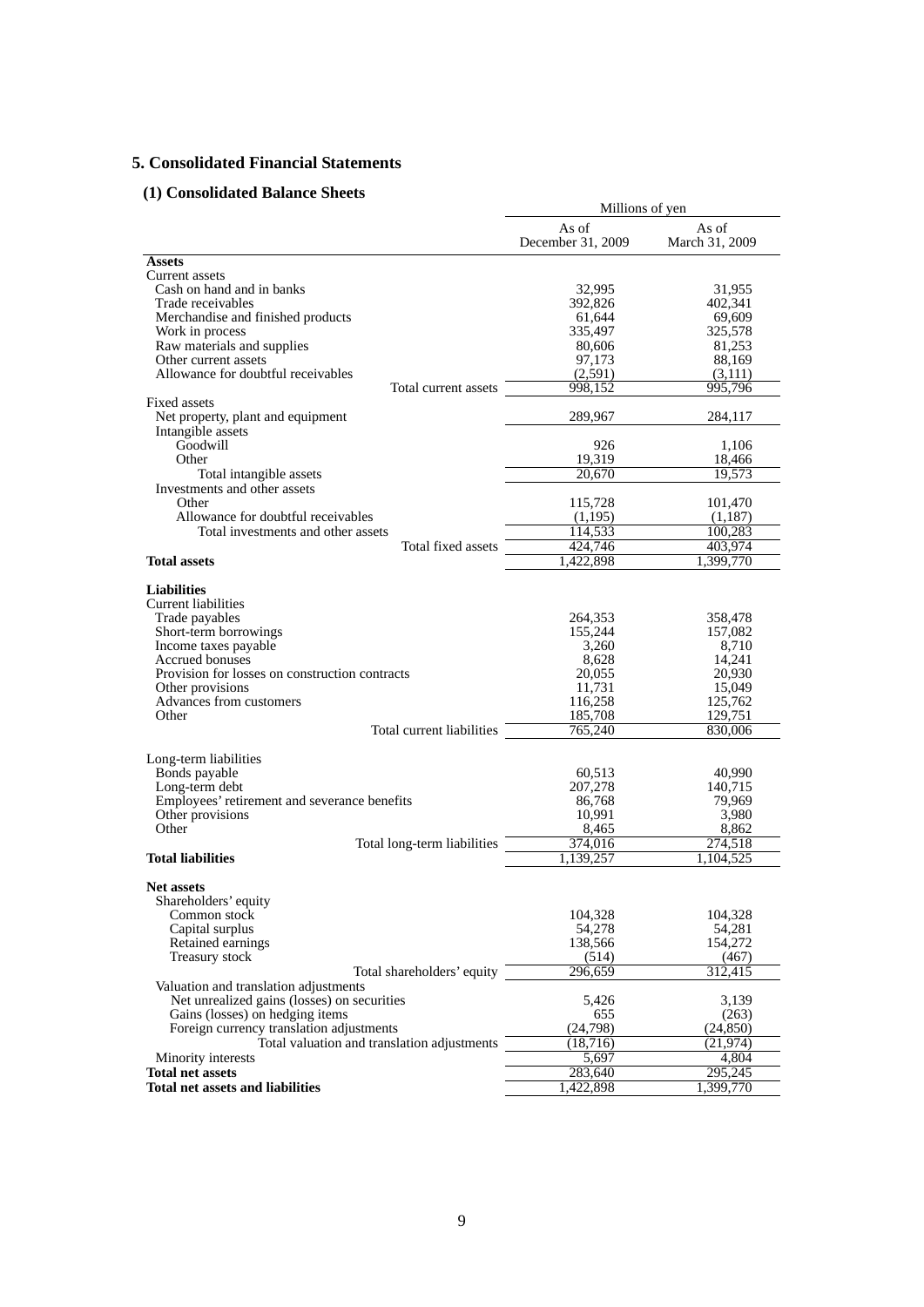# **(2) Consolidated Statements of Income**

| consolidated clatements of meonie                             | Millions of yen                        |                                        |  |
|---------------------------------------------------------------|----------------------------------------|----------------------------------------|--|
|                                                               | Nine months ended<br>December 31, 2008 | Nine months ended<br>December 31, 2009 |  |
| Net sales                                                     | 954,962                                | 798,060                                |  |
| Cost of sales                                                 | 819,888                                | 702,312                                |  |
| Gross profit                                                  | 135,074                                | 95,747                                 |  |
| Selling, general and administrative expenses                  |                                        |                                        |  |
| Salaries and benefits                                         | 31,018                                 | 30,024                                 |  |
| R&D expenses                                                  | 26,465                                 | 25,872                                 |  |
| Other                                                         | 62,882                                 | 53,898                                 |  |
| Total selling, general and administrative expenses            | 120,367                                | 109,794                                |  |
| Operating income (loss)                                       | 14,706                                 | (14,046)                               |  |
| Non-operating income                                          |                                        |                                        |  |
| Interest income                                               | 2,360                                  | 2,398                                  |  |
| Dividend income                                               | 1,200                                  | 538                                    |  |
| Gain on sale of marketable and investment securities          | 642                                    | 70                                     |  |
| Equity income of non-consolidated subsidiaries and affiliates | 6,512                                  | 4,363                                  |  |
| Foreign exchange gain, net                                    | 2,629                                  | 6,736                                  |  |
| Other                                                         | 3,187                                  | 3,969                                  |  |
| Total non-operating income                                    | 16,533                                 | 18,077                                 |  |
| Non-operating expenses                                        |                                        |                                        |  |
| Interest expense                                              | 4,695                                  | 4,184                                  |  |
| Other                                                         | 4,695                                  | 5,347                                  |  |
| Total non-operating expenses                                  | 9,660                                  | 9,532                                  |  |
| Recurring profit (loss)                                       | 21,578                                 | (5,501)                                |  |
| Extraordinary income                                          |                                        |                                        |  |
| Reversal of provision for environmental measures              |                                        | 1,212                                  |  |
| Gain on sale of business                                      | 594                                    |                                        |  |
| Total extraordinary income                                    | 594                                    | 1,212                                  |  |
| <b>Extraordinary losses</b>                                   |                                        |                                        |  |
| Provision for losses on damages suit                          | 5,165                                  | 6,983                                  |  |
| Provision for environmental measures                          |                                        | 1,085                                  |  |
| Loss on liquidation of affiliate                              |                                        | 331                                    |  |
| Total extraordinary losses                                    | 5,165                                  | 8,399                                  |  |
| Income (loss) before income taxes and minority interests      | 17,007                                 | (12, 689)                              |  |
| Income taxes                                                  | 8,389                                  | (3,078)                                |  |
| Minority interests in net income of consolidated subsidiaries | 1,158                                  | 712                                    |  |
| Net income (loss)                                             | 7,460                                  | (10, 323)                              |  |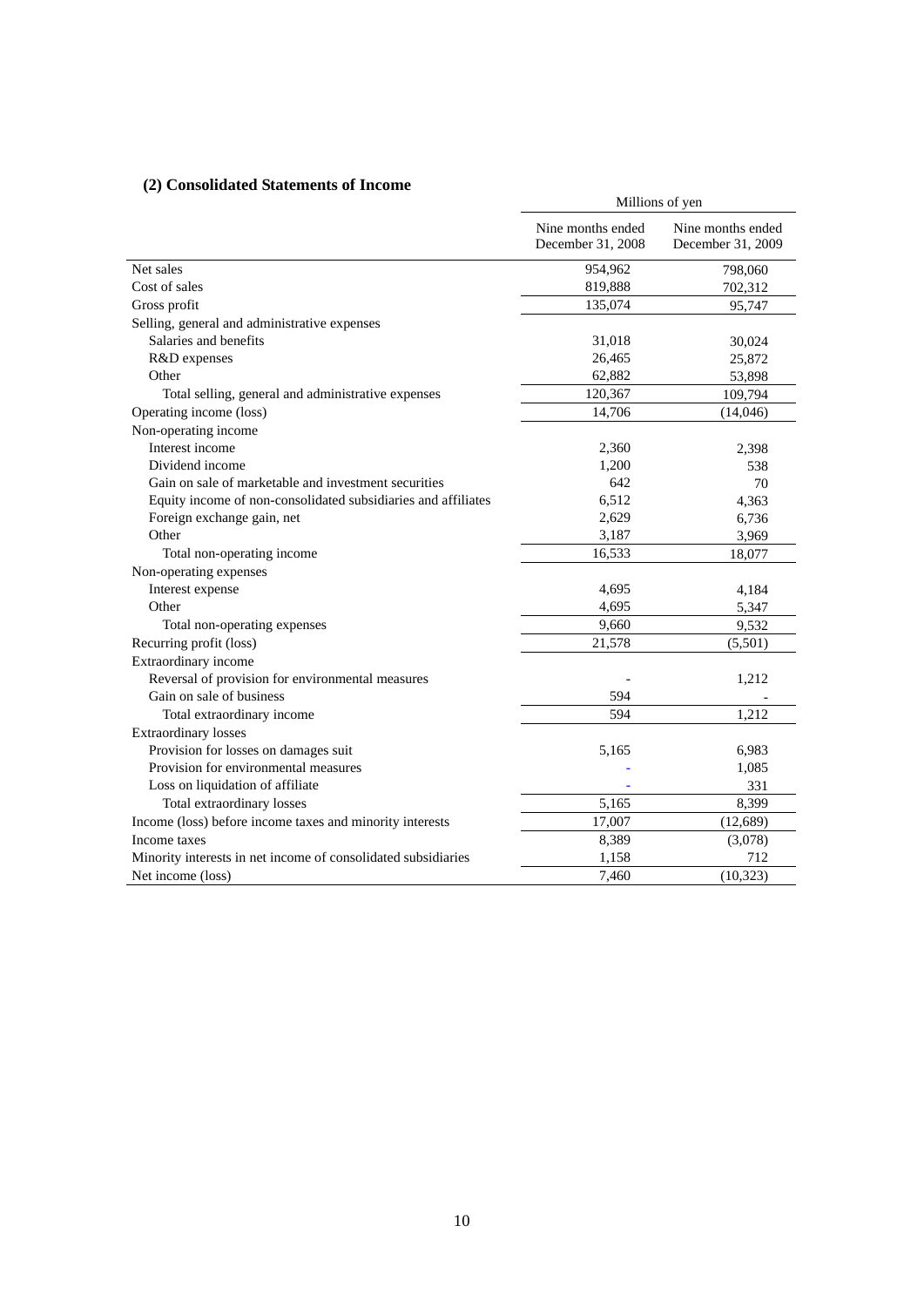# **(3) Consolidated Cash Flow Statement**

|                                                                                                               | Millions of yen  |                 |  |
|---------------------------------------------------------------------------------------------------------------|------------------|-----------------|--|
|                                                                                                               | Nine months      | Nine months     |  |
|                                                                                                               | ended December   | ended December  |  |
|                                                                                                               | 31, 2008         | 31, 2009        |  |
| Cash flow from operating activities                                                                           |                  |                 |  |
| Income (loss) before income taxes and minority interests                                                      | 17,007           | (12,689)        |  |
| Depreciation and amortization                                                                                 | 31,472           | 36,986          |  |
| Increase (decrease) in provisions                                                                             | 5,052            | 3,653           |  |
| Interest and dividend income                                                                                  | (3,560)          | (2,937)         |  |
| Interest expense                                                                                              | 4,965<br>(6,512) | 4,184           |  |
| Investment (gain) loss on equity method<br>(Gain) loss on sale and disposal of property, plant, and equipment |                  | (4,363)<br>502  |  |
| (Increase) decrease in trade receivables                                                                      | (648)<br>76,647  | 7,379           |  |
| (Increase) decrease in inventories                                                                            | (99, 794)        | (1,724)         |  |
| Increase (decrease) in trade payables                                                                         | (73,204)         | (95,025)        |  |
| Increase (decrease) in advances from customers                                                                | 19,247           | (10, 357)       |  |
| Other                                                                                                         | (17,033)         | (12, 663)       |  |
| Subtotal                                                                                                      | (46,361)         | (87, 054)       |  |
| Cash received for interest and dividends                                                                      | 3,690            | 3,190           |  |
| Cash paid for interest                                                                                        | (4,955)          | (4,258)         |  |
| Cash paid for income taxes                                                                                    | (25,588)         | (10, 591)       |  |
| Net cash provided by (used for) operating activities                                                          | (73,215)         | (98, 714)       |  |
|                                                                                                               |                  |                 |  |
| Cash flow from investing activities                                                                           |                  |                 |  |
| Acquisition of property, plant and equipment and intangible assets                                            | (48,674)         | (52,085)        |  |
| Proceeds from sale of property, plant and equipment and intangible                                            |                  |                 |  |
| assets                                                                                                        | 2,580            | 635             |  |
| Acquisition of investments in securities                                                                      | (3,033)          | (110)           |  |
| Proceeds from sale of investments in securities                                                               | 1,635            | 89              |  |
| Acquisition of equity interest in subsidiaries resulting in change in                                         | (943)            |                 |  |
| scope of consolidation                                                                                        |                  |                 |  |
| Acquisition of affiliates' shares                                                                             |                  | (1, 331)        |  |
| (Increase) decrease in short-term loans receivable                                                            | (131)            | (337)           |  |
| Additions to long-term loans receivable                                                                       | (31)             | (61)            |  |
| Proceeds from collection of long-term loans receivable                                                        | 1,453            | 88              |  |
| Other                                                                                                         | (260)            | 469             |  |
| Net cash used for investing activities                                                                        | (46, 885)        | (52, 643)       |  |
|                                                                                                               |                  |                 |  |
| Cash flow from financing activities                                                                           |                  |                 |  |
| Increase (decrease) in short-term borrowings                                                                  | 104,030          | 91,459          |  |
| Proceeds from long-term debt                                                                                  | 61,508           | 70,580          |  |
| Repayment of long-term debt                                                                                   | (3,973)          | (5,082)         |  |
| Proceeds from issuance of bonds<br>Redemption of bonds payable                                                |                  | 20,000          |  |
| Proceeds from minority interests                                                                              | (17,518)         | (20,000)<br>230 |  |
| Acquisition of treasury stock                                                                                 | (13)             | (49)            |  |
| Cash dividends paid                                                                                           | (8,308)          | (4,996)         |  |
| Cash dividends paid to minority interests                                                                     | (340)            | (438)           |  |
| Other                                                                                                         |                  | (34)            |  |
| Net cash provided by financing activities                                                                     | 135,384          | 151,667         |  |
| Effect of exchange rate changes                                                                               | (1,866)          | 884             |  |
| Increase (decrease) in cash and cash equivalents                                                              | 13,416           | 1,193           |  |
| Cash and cash equivalents at beginning of period                                                              | 38,169           | 31,413          |  |
| Cash and cash equivalents at end of period                                                                    | 51,586           | 32,607          |  |
|                                                                                                               |                  |                 |  |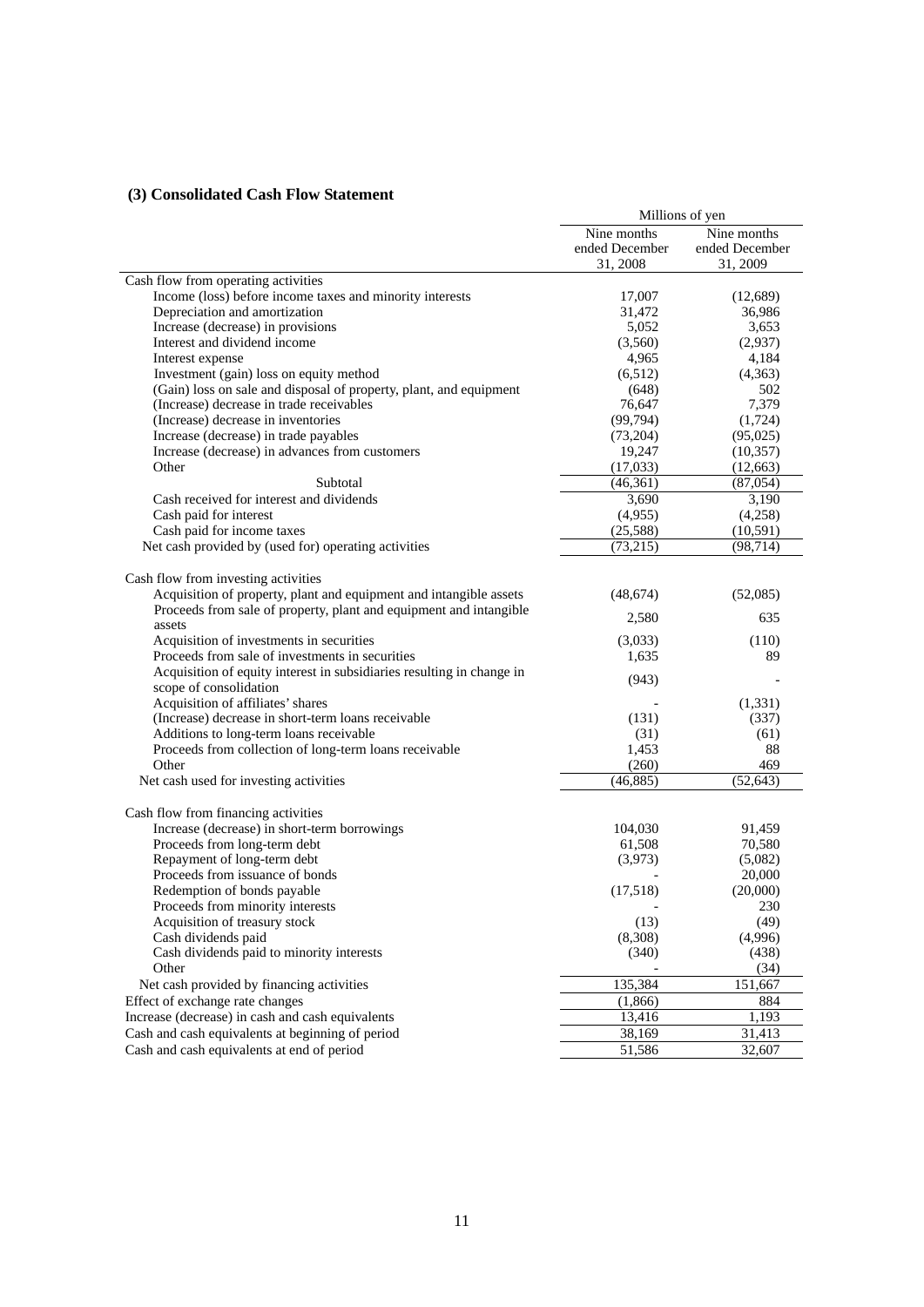## **(4) Notes on the going-concern assumption**  Not applicable

## **(5) Segment Information**

#### **1) Information by industry segment**

Nine months ended December 31, 2008 (April 1, 2008 – December 31, 2008)

|                                        |                |                       |             | Millions of yen                         |
|----------------------------------------|----------------|-----------------------|-------------|-----------------------------------------|
|                                        | External sales | Intersegment<br>sales | Total sales | Operating<br>$inc\overline{one}$ (loss) |
| Shipbuilding                           | 95,805         | 1.064                 | 96,869      | (2,577)                                 |
| Rolling Stock & Construction Machinery | 131,801        | 1.049                 | 132,851     | 7.707                                   |
| Aerospace                              | 126,484        | 1.294                 | 127,778     | (4,333)                                 |
| Gas Turbines & Machinery               | 138,835        | 13,208                | 152,044     | 6.740                                   |
| Plant & Infrastructure Engineering     | 66.122         | 8.610                 | 74.732      | 5.328                                   |
| Consumer Products & Machinery          | 247,844        | 5,232                 | 253,077     | (7, 752)                                |
| <b>Hydraulic Machinery</b>             | 68.216         | 6.384                 | 74,600      | 7,000                                   |
| Other                                  | 79,852         | 30,420                | 110,272     | 2,682                                   |
| Total                                  | 954.962        | 67,265                | 1,022,228   | 14,796                                  |
| Eliminations/corporation               |                | (67,265)              | (67,265)    | (89)                                    |
| Consolidated total                     | 954.962        |                       | 954.962     | 14.706                                  |

Notes: 1. Method of segmentation

Business segmentation is based on the categorization used by management.

2. Major products by industry segment

| Industry segment                                 | Major products                                                                                                                         |
|--------------------------------------------------|----------------------------------------------------------------------------------------------------------------------------------------|
| Shipbuilding                                     | Ships and vessels                                                                                                                      |
| Rolling Stock &<br><b>Construction Machinery</b> | Rolling stock, construction machinery, snowplows, crushers                                                                             |
| Aerospace                                        | Aircrafts                                                                                                                              |
| Gas Turbines &<br>Machinery                      | Jet engines, general-purpose gas turbine generators, movers                                                                            |
| Plant & Infrastructure<br>Engineering            | Industrial equipment, boilers, environmental equipment, steel structures                                                               |
| Consumer Products &<br>Machinery                 | Motorcycles, personal watercraft, all-terrain vehicles (ATV), utility<br>vehicles, general-purpose gasoline engines, industrial robots |
| <b>Hydraulic Machinery</b>                       | Industrial hydraulic products                                                                                                          |
| Other                                            | Commercial activities, sales/order agency and intermediary activities,<br>management of welfare facilities                             |

### 3. Change in inventory valuation standard and method

The Company previously valued ordinary held-for-sale inventories mainly at cost by the specific identification, moving average, and FIFO methods. Effective the first quarter of the fiscal year ending March 31, 2009, in conjunction with adoption of the *Accounting Standard for Measurement of Inventories* (ASBJ Statement No. 9, as revised July 5, 2006), the Company switched to valuing inventories mainly at cost (writing down of inventories' carrying value to reflect impairment of the goods' utility) by the specific identification, moving average, and FIFO methods. Due to this change, operating income for the first three quarters of fiscal 2009, in the Rolling Stock & Construction Machinery segment was 383 million yen lower; in the Aerospace segment, 2,881million yen lower; in the Gas Turbines & Machinery segment, 757million yen lower; in the Plant & Infrastructure Engineering segment, 26 million yen lower; in the Consumer Products & Machinery segment, 393million yen lower; in the Hydraulic Machinery segment, 127million yen lower, in the Other segment, 7million yen lower.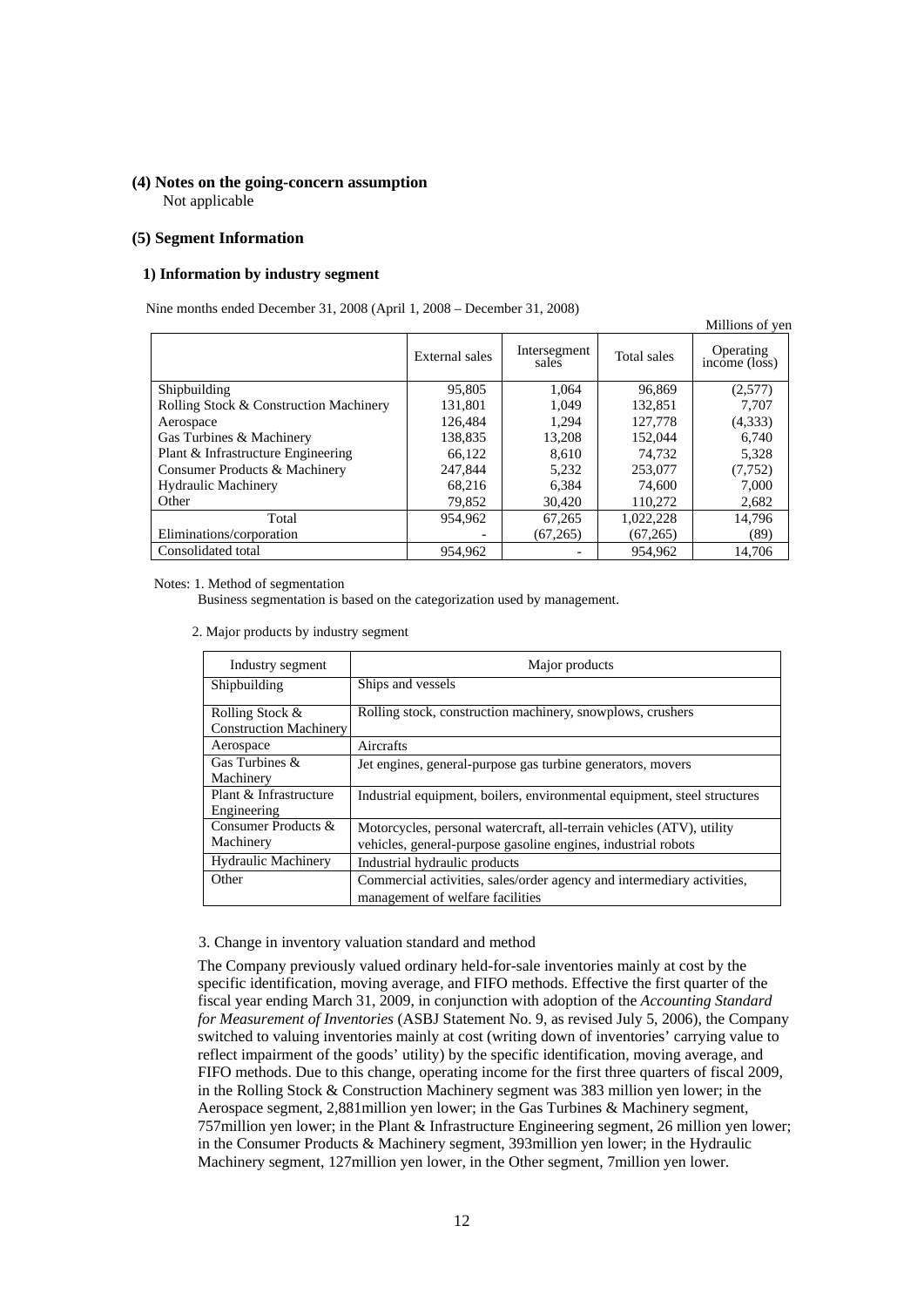4. Change in useful life for property, plant and equipment

The Company and its consolidated subsidiaries in Japan have revised machinery's useful life pursuant to 2008 amendments to the tax code. Due to this change, operating income for the first three quarters of fiscal 2009, in the Shipbuilding business was 399million yen lower; in the Rolling Stock & Construction Machinery segment, 307million yen lower; in the Aerospace segment, 180million yen lower; in the Gas Turbines & Machinery segment, 168million yen lower; in the Plant & Infrastructure Engineering segment, 39million yen lower; in the Consumer Products & Machinery segment, 123million yen lower; and in the Other segment, 31million yen lower; while in the Hydraulic Machinery segment, it was 109million yen higher.

|                                    |                |                       |             | Millions of ven            |
|------------------------------------|----------------|-----------------------|-------------|----------------------------|
|                                    | External sales | Intersegment<br>sales | Total sales | Operating<br>income (loss) |
| Shipbuilding                       | 111,725        | 1,116                 | 112,841     | 779                        |
| <b>Rolling Stock</b>               | 122,339        | 1.814                 | 124.153     | 4.654                      |
| Aerospace                          | 119,368        | 1,512                 | 120,881     | (617)                      |
| Gas Turbines & Machinery           | 128,858        | 16,100                | 144.958     | 2.797                      |
| Plant & Infrastructure Engineering | 47.195         | 6,667                 | 53,862      | (158)                      |
| Consumer Products & Machinery      | 152.380        | 1.894                 | 154,275     | (25,653)                   |
| <b>Hydraulic Machinery</b>         | 47,187         | 5,336                 | 52,523      | 4,339                      |
| Other                              | 69,006         | 22,846                | 91,852      | (208)                      |
| Total                              | 798,060        | 57,288                | 855.348     | (14,067)                   |
| Eliminations/corporation           |                | (57, 288)             | (57, 288)   | 20                         |
| Consolidated total                 | 798,060        |                       | 798,060     | (14.046)                   |

Nine months ended December 31, 2009 (April 1, 2009 – December 31, 2009)

Notes: 1. Method of segmentation

Business segmentation is based on the categorization used by management.

| Industry segment                      | Major products                                                                                                                         |
|---------------------------------------|----------------------------------------------------------------------------------------------------------------------------------------|
| Shipbuilding                          | Ships and vessels                                                                                                                      |
| <b>Rolling Stock</b>                  | Rolling stock, snowplows, crushers                                                                                                     |
| Aerospace                             | Aircrafts                                                                                                                              |
| Gas Turbines &<br>Machinery           | Jet engines, general-purpose gas turbine generators, movers                                                                            |
| Plant & Infrastructure<br>Engineering | Industrial equipment, boilers, environmental equipment, steel structures                                                               |
| Consumer Products &<br>Machinery      | Motorcycles, personal watercraft, all-terrain vehicles (ATV), utility<br>vehicles, general-purpose gasoline engines, industrial robots |
| <b>Hydraulic Machinery</b>            | Industrial hydraulic products                                                                                                          |
| Other                                 | Construction machinery, commercial activities, sales/order agency and<br>intermediary activities, management of welfare facilities     |

#### 2. Major products by industry segment

### 3. Change in method of segmentation

In October 2008, the Company, Hitachi Construction Machinery Co., Ltd., and TCM Corporation reached an agreement on forming an alliance with respect to their wheel loader businesses. The alliance is to involve (i) joint research and development and (ii) a spin-off of the Company's wheel loader operation into a newly created subsidiary of the Company, and Hitachi's investment in that subsidiary.

In accord with the agreement, the construction machinery business was spun-off in April 2009 and succeeded by the Company's subsidiary, KCM Corporation. As a result, said business's relationship with the Rolling Stock & Construction Machinery segment was weakened and effective the first quarter of the fiscal year ending March 31, 2010, it was therefore shifted from the Rolling Stock & Construction Machinery segment to the Other segment.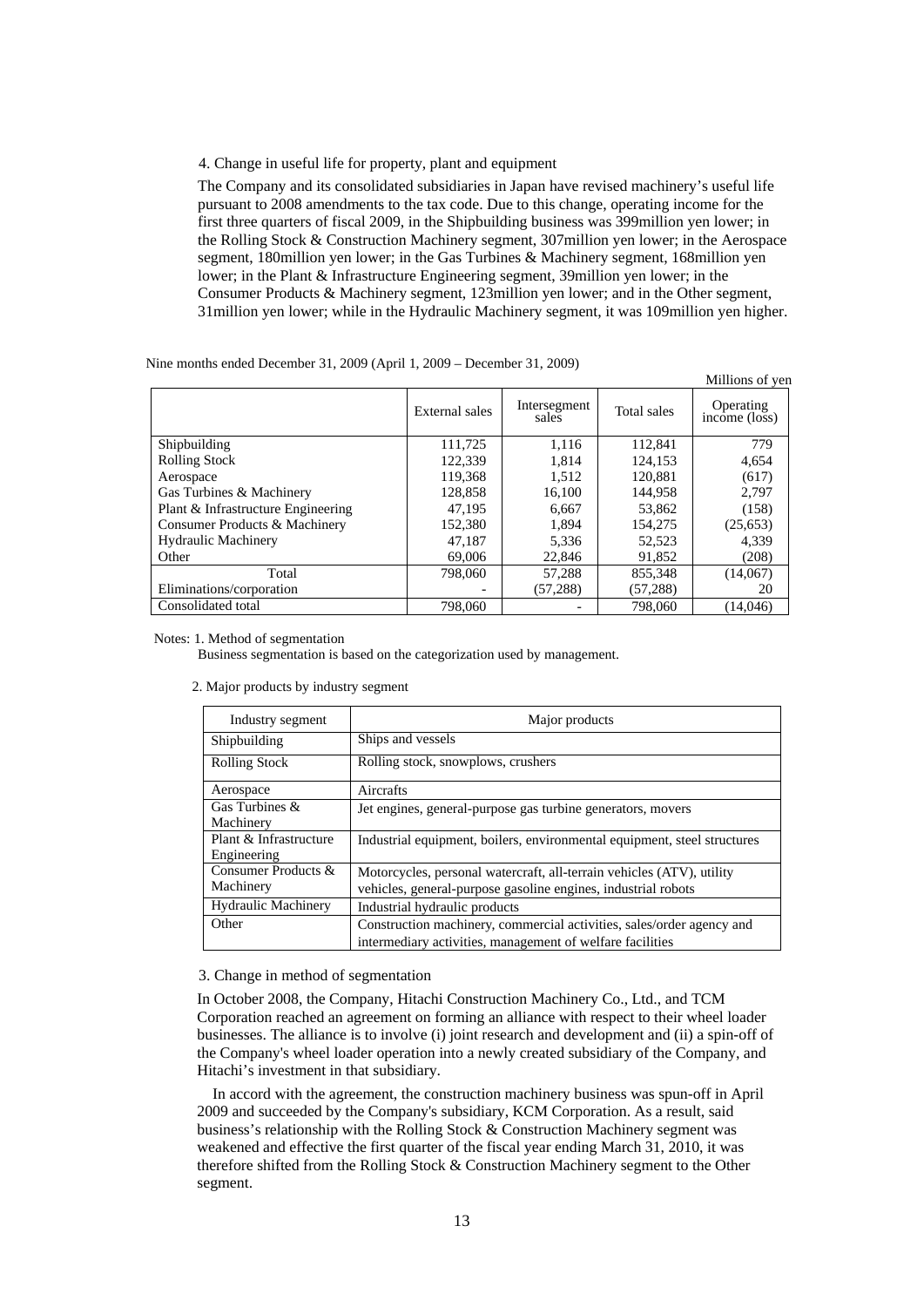Due to this change, compared with what they would have been under the previous method, net sales for the first three quarters of fiscal 2010, in the Rolling Stock segment was 13,546million yen lower (including 14,823million yen of external sales) and in the Other segment, 14,430million yen higher (including 14,823million yen of external sales). By the same comparison, operating income in the Rolling Stock segment was 2,006million yen higher, while operating loss in the Other segment was 2,009million yen higher.

### 4. Change in accounting standard for construction revenue and cost

As stated under the heading "Changes related to accounting standards" in part 4., 3) of the "Qualitative Information and Financial Statements" section, the Company previously used the percentage-of-completion method for accounting of revenues associated mainly with construction contracts with a contract amount of three billion yen or more and a construction period of over one year, and other construction works were accounted for with the completed-contract method. Effective the first quarter of the fiscal year ending March 31, 2010, however, in conjunction with adoption of the *Accounting Standard for Construction Contracts* (ASBJ Statement No.15, December 27, 2007) and its accompanying *Guidance on Accounting Standard for Construction Contracts* (ASBJ Guidance No.18, December 27, 2007), the percentage-of-completion method was applied to construction contracts that were started during the first quarter ended June 30, 2009, for which certain elements were determinable with certainty as of December 31, 2009. The percentage of completion is estimated with the proportion-of-cost method, under which the percentage of construction completed during the period is calculated as the ratio of the construction cost incurred during that period relative to the total construction cost. The completed-contract method was applied to other works.

Due to this change, net sales for the first three quarters of fiscal 2010, in the Shipbuilding segment was 18,007million yen higher; in the Aerospace segment was 768million yen higher; in the Gas Turbines & Machinery segment, 4,184million yen higher; and in the Plant & Infrastructure Engineering segment, 802million yen higher. Also due to the change, operating income in Shipbuilding segment was 555million yen higher; in the Aerospace segment was 56million yen higher; in the Gas Turbines & Machinery segment was 468million yen higher; and in the Plant & Infrastructure Engineering segment was 221million yen higher.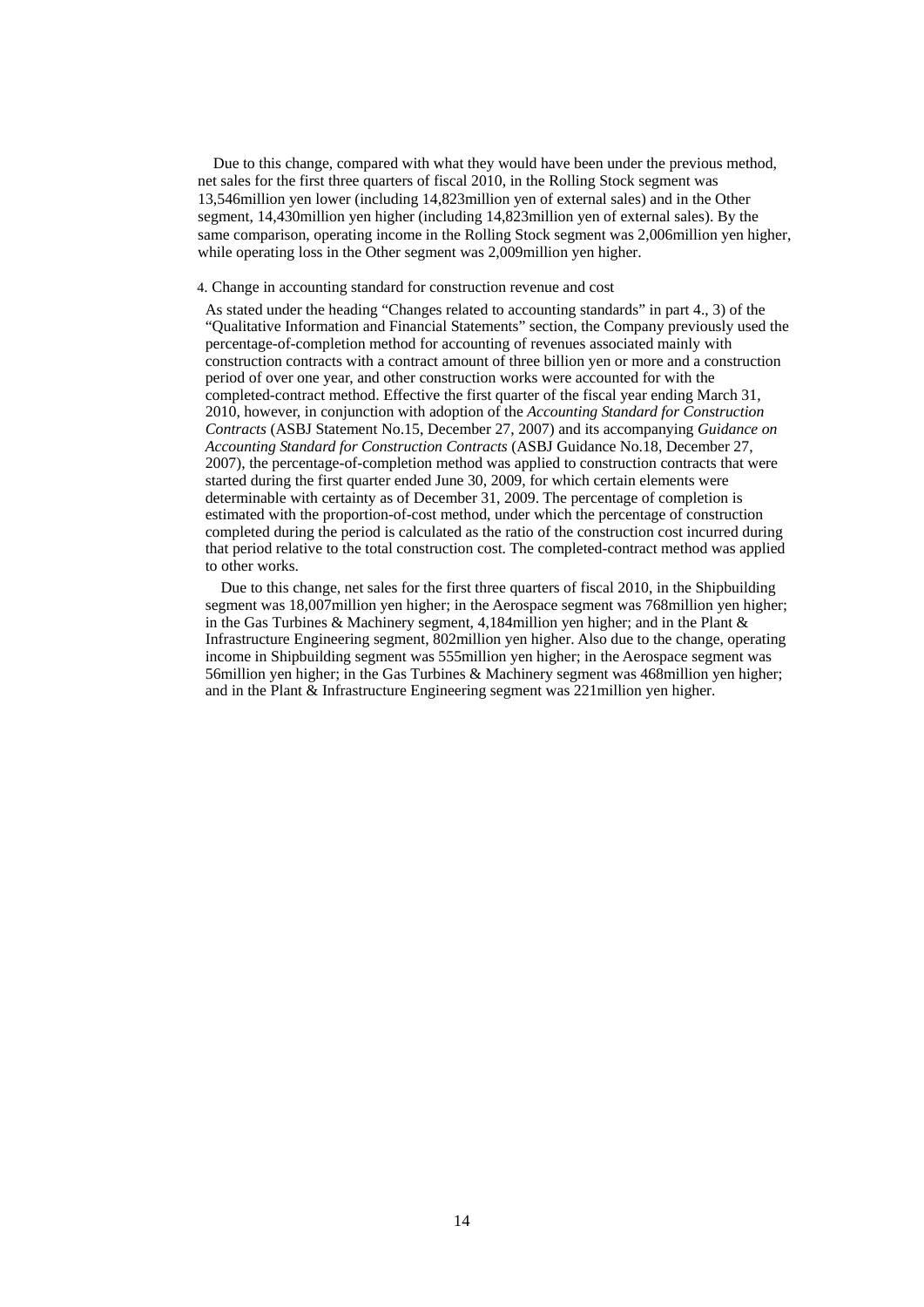## **2) Information by geographic area**

|                        |                |                       |             | MILLIONS OF VEN            |
|------------------------|----------------|-----------------------|-------------|----------------------------|
|                        | External sales | Intersegment<br>sales | Total sales | Operating<br>income (loss) |
| Japan                  | 686,945        | 188,150               | 875,095     | 7,993                      |
| North America          | 160,015        | 19,067                | 179,083     | (1,187)                    |
| Europe                 | 68,830         | 3,491                 | 72,321      | (16)                       |
| Asia                   | 32,179         | 29,061                | 61,241      | 3,553                      |
| Other areas            | 6,991          | 187                   | 7,179       | 373                        |
| Total                  | 954,962        | 239,958               | 1,194,921   | 10,718                     |
| Eliminations/corporate |                | (239, 958)            | (239, 958)  | 954,962                    |
| Consolidated total     | 954,962        |                       | 954,962     | 14,706                     |

Nine months ended December 31, 2008 (April 1, 2008 – December 31, 2008)

Notes: 1. Classification method of geographic segment: by geographic proximity

2. Major countries or regions in each segment other than Japan:

| North America | The U.S.A. and Canada                           |
|---------------|-------------------------------------------------|
| Europe        | The Netherlands, the United Kingdom,            |
|               | and Germany                                     |
| Asia          | Thailand, Indonesia, the Philippines, and Korea |
| Other areas   | Australia and Brazil                            |

3. Change in inventory valuation standard and method

The Company previously valued ordinary held-for-sale inventories mainly at cost by the specific identification, moving average, and FIFO methods. Effective the first quarter of the fiscal year ending March 31, 2009, in conjunction with adoption of the *Accounting Standard for Measurement of Inventories* (ASBJ Statement No. 9, as revised July 5, 2006), the Company switched to valuing inventories mainly at cost (writing down of inventories' carrying value to reflect impairment of the goods' utility) by the specific identification, moving average, and FIFO methods. Due to this change, operating income for the first three quarters of fiscal 2009, in Japan was 4,577million yen lower.

millions of years of years of years of years and distinctive the thread the thread the thread thread thread th<br>Albert Schwarz of Schwarz (1988) of the thread team of year the set of year of year of year of year thread thr<br>

4. Change in useful life for property, plant and equipment

The Company and its consolidated subsidiaries in Japan have revised machinery's useful life pursuant to 2008 amendments to the tax code. Due to this change, operating income for the first three quarters of fiscal 2009, in Japan was 1,140million yen lower.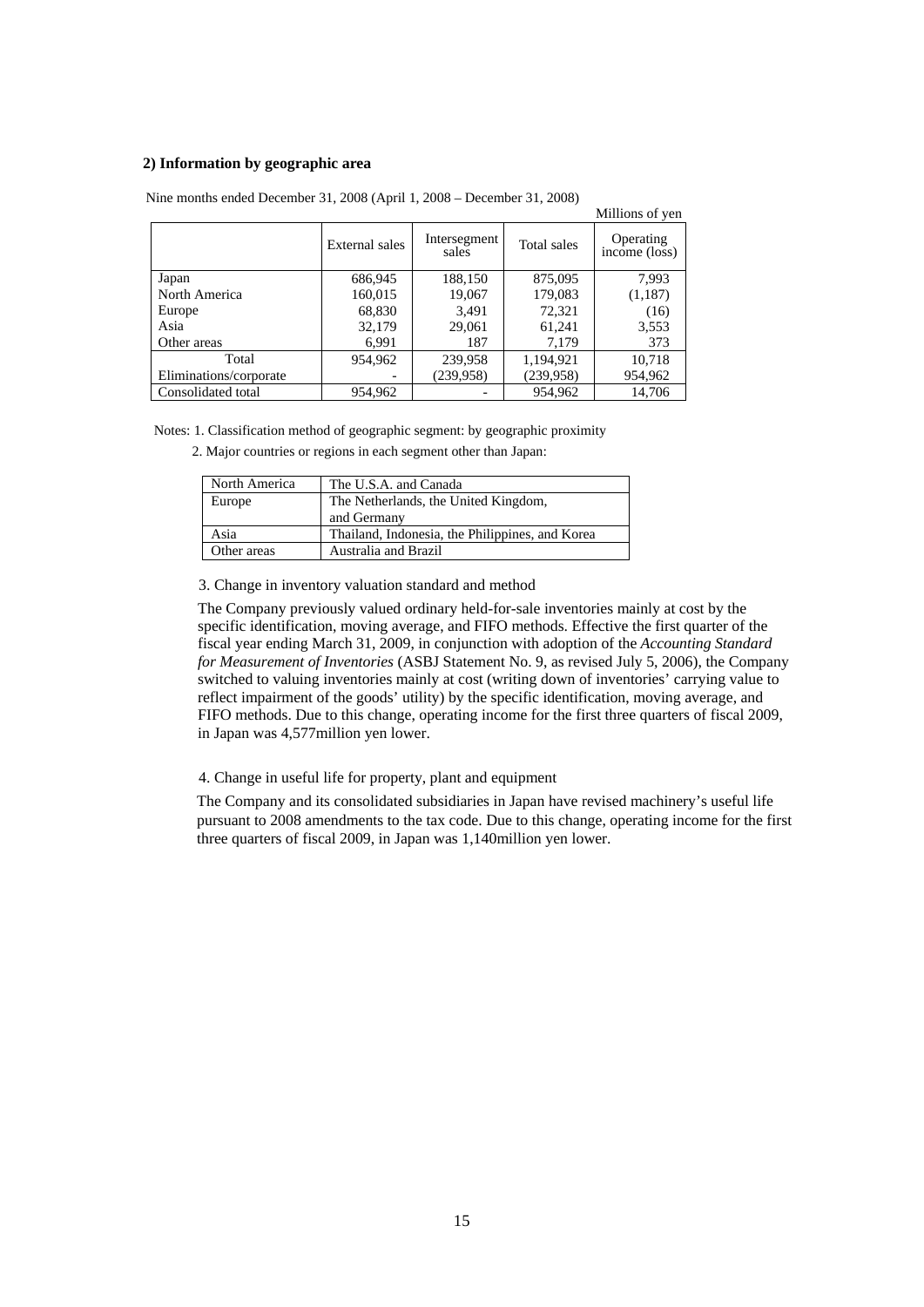|                        |                |                       |             | Millions of yen            |
|------------------------|----------------|-----------------------|-------------|----------------------------|
|                        | External sales | Intersegment<br>sales | Total sales | Operating<br>income (loss) |
| Japan                  | 617,451        | 108,674               | 726,126     | (13,302)                   |
| North America          | 96,910         | 11,592                | 108,503     | (4,850)                    |
| Europe                 | 46,085         | 1,325                 | 47,411      | 476                        |
| Asia                   | 30,816         | 30,056                | 60,873      | 4,674                      |
| Other areas            | 6,795          | 133                   | 6,928       | 494                        |
| Total                  | 798,060        | 151,782               | 949,842     | (12,508)                   |
| Eliminations/corporate |                | (151, 782)            | (151, 782)  | (1,538)                    |
| Consolidated total     | 798,060        |                       | 798,060     | (14,046)                   |

Nine months ended December 31, 2009 (April 1, 2009 – December 31, 2009)

Notes: 1. Classification method of geographic segment: by geographic proximity 2. Major countries or regions in each segment other than Japan:

| North America | The U.S.A. and Canada                           |
|---------------|-------------------------------------------------|
| Europe        | The Netherlands, the United Kingdom,            |
|               | and Germany                                     |
| Asia          | Thailand, Indonesia, the Philippines, and Korea |
| Other areas   | Australia and Brazil                            |

3. Change in accounting standard for construction revenue and cost

As stated under the heading "Changes related to accounting standards" in part 4., 3) of the "Qualitative Information and Financial Statements" section, the Company previously used the percentage-of-completion method for accounting revenues associated mainly with construction contracts with a contract amount of three billion yen or more and a construction period of over one year, and other construction works were accounted for with the completed-contract method. Effective the first quarter of the fiscal year ending March 31, 2010, however, in conjunction with adoption of the *Accounting Standard for Construction Contracts* (ASBJ Statement No.15, December 27, 2007) and its accompanying *Guidance on Accounting Standard for Construction Contracts* (ASBJ Guidance No.18, December 27, 2007), the percentage-of-completion method was applied to construction contracts which were started during the first quarter ended June 30, 2009, for which certain elements were determinable with certainty as of December 31, 2009. The percentage of completion is estimated with the proportion-of-cost method, under which the percentage of construction completed during the period is calculated as the ratio of the construction cost incurred during that period relative to the total construction cost. The completed-contract method was applied to other works.

Due to this change, net sales for the first three quarters of fiscal 2010, in Japan was 23,763million yen higher, while operating loss in Japan was 1,301million yen lower.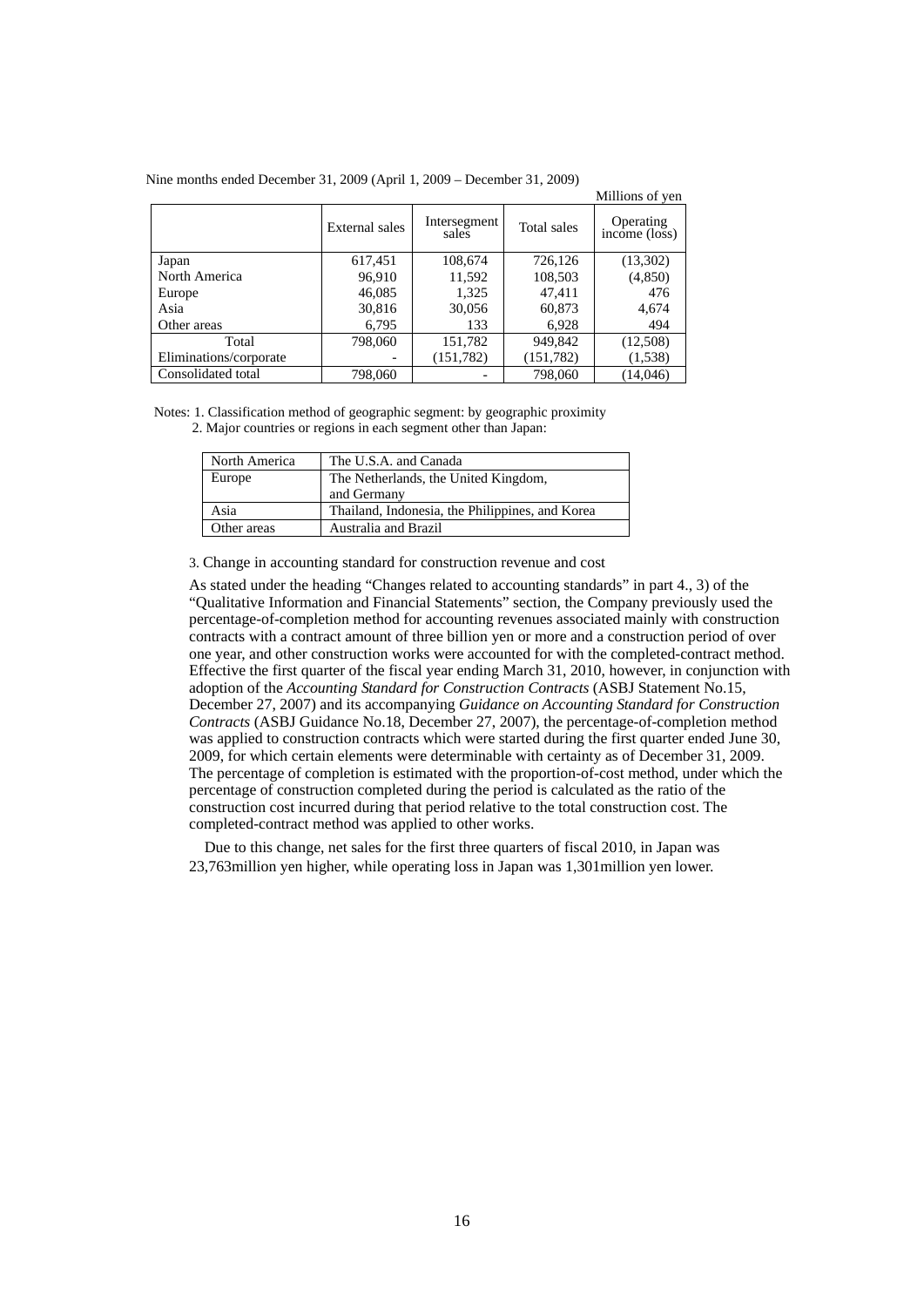## **2. Overseas sales**

|  | Nine months ended December 31, 2008 (April 1, 2008 – December 31, 2008) |  |  |  |
|--|-------------------------------------------------------------------------|--|--|--|
|--|-------------------------------------------------------------------------|--|--|--|

## Millions of yen

|               | Overseas sales | Consolidated net sales | Ratio of overseas sales to<br>consolidated sales (%) |
|---------------|----------------|------------------------|------------------------------------------------------|
| North America | 215,893        |                        | 22.6                                                 |
| Europe        | 88,772         |                        | 9.2                                                  |
| Asia          | 108,776        |                        | 11.3                                                 |
| Other areas   | 112,806        |                        | 11.8                                                 |
| Total         | 526,248        | 954,962                | 55.1                                                 |

Notes: 1. "Overseas sales" includes sales by the Company and its consolidated subsidiaries to the countries and regions other than Japan.

2. Classification method of geographic segment: by geographic proximity

3. Major countries or regions in each segment:

| l North America | The U.S.A. and Canada                                           |
|-----------------|-----------------------------------------------------------------|
| Europe          | The United Kingdom, France, Germany, the Netherlands, and Spain |
| Asia            | China, Korea, Taiwan and the Philippines                        |
| Other areas     | Panama, The Bahamas, Brazil and Australia                       |

Nine months ended December 31, 2009 (April 1, 2009 – December 31, 2009)

### Millions of yen

|               | Overseas sales | Consolidated net sales | Ratio of overseas sales to<br>consolidated sales (%) |
|---------------|----------------|------------------------|------------------------------------------------------|
| North America | 158,250        |                        | 19.8                                                 |
| Europe        | 60,582         |                        | 7.5                                                  |
| Asia          | 118,267        |                        | 14.8                                                 |
| Other areas   | 77,658         |                        | 9.7                                                  |
| Total         | 414,758        | 798,060                | 51.9                                                 |

Notes: 1. "Overseas sales" includes sales by the Company and its consolidated subsidiaries to the countries and regions other than Japan.

- 2. Classification method of geographic segment: by geographic proximity
- 3. Major countries or regions in each segment:

| North America | The U.S.A. and Canada                                     |
|---------------|-----------------------------------------------------------|
| Europe        | The United Kingdom, France, Germany, and the Netherlands, |
| Asia          | China, Taiwan, the Philippines, Indonesia and Korea       |
| Other areas   | Panama, Australia and Brazil                              |

# **(6) Note on Significant Changes in the Amount of Shareholders' Equity**  Not applicable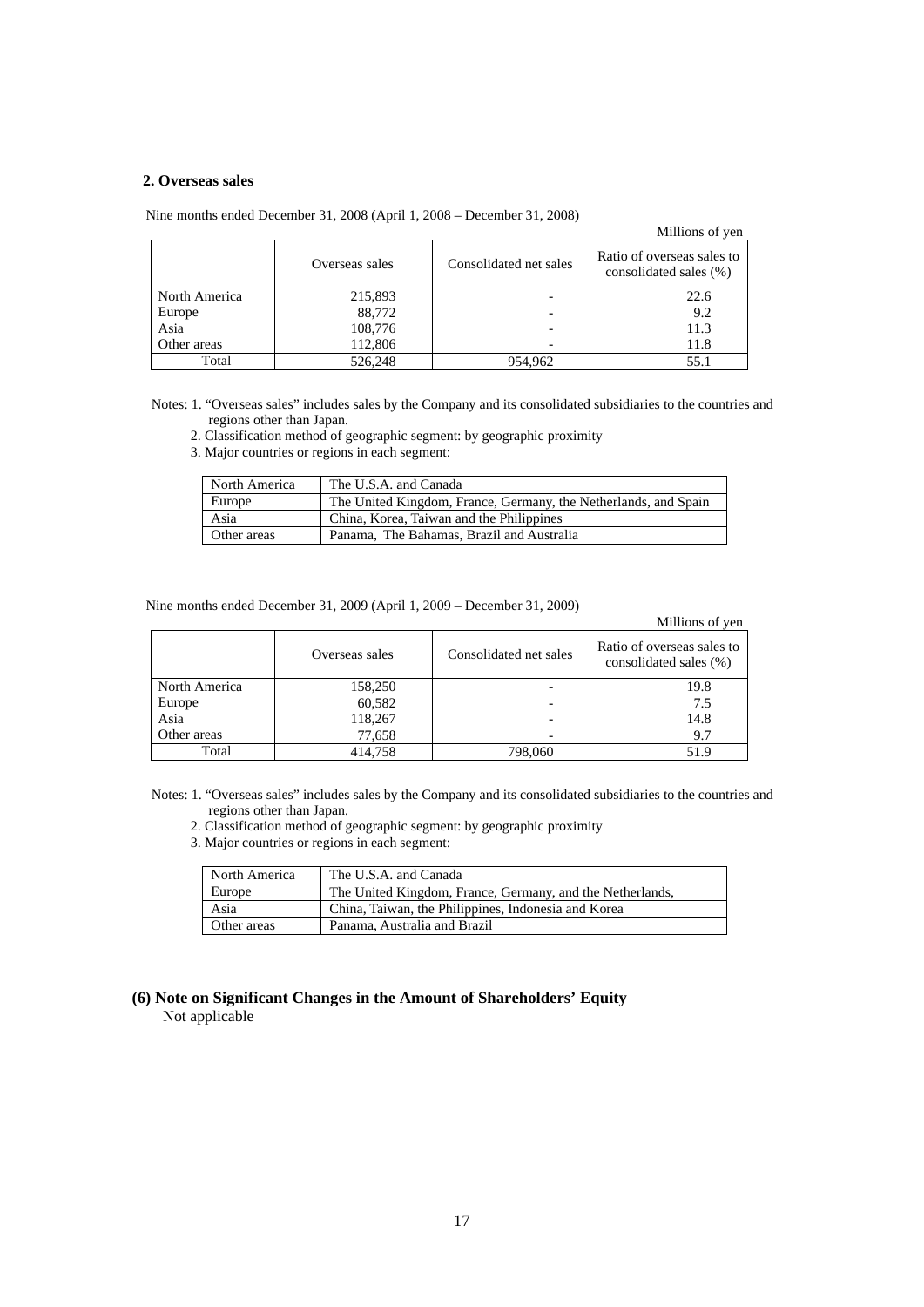# **6. Other**

### **Orders and sales (consolidated)**

Effective the first quarter of the fiscal year ending March 31, 2010, the Construction Machinery business was reclassified from the Rolling Stock & Construction Machinery segment into the Other segment.

Due to this change, compared with what they would have been under the previous method in the nine months ended December 31, 2009, orders received in the Rolling Stock segment were 15,619 million yen lower, and in the Other segment, higher by the same amount. Also due to the change, net sales in the Rolling Stock segment were 14,823million yen lower, and in the Other segment, higher by the same amount. Order backlog in the Rolling Stock segment was 4,538million yen lower, and in the Other segment, higher by the same amount.

### **1) Orders received**

|                                    | Nine months ended<br>December 31, 2008<br>million ven<br>% of total |       | Nine months ended<br>December 31, 2009 |            | Year ended March 31,<br>2009 |       |
|------------------------------------|---------------------------------------------------------------------|-------|----------------------------------------|------------|------------------------------|-------|
|                                    |                                                                     |       | million yen                            | % of total | million yen                  | $\%$  |
| Shipbuilding                       | 64.117                                                              | 5.8   | 10.484                                 | 1.6        | 71.512                       | 4.6   |
| <b>Rolling Stock</b>               | 186.497                                                             | 17.1  | 63,065                                 | 9.7        | 264,603                      | 17.1  |
| Aerospace                          | 87,737                                                              | 8.0   | 79.950                                 | 12.3       | 239,176                      | 15.5  |
| Gas Turbines & Machinery           | 279,316<br>25.6                                                     |       | 138,589                                | 21.3       | 355,517                      | 23.0  |
| Plant & Infrastructure Engineering | 61.629                                                              | 5.6   | 91.231                                 | 14.0       | 83.648                       | 5.4   |
| Consumer Products & Machinery      | 247,844                                                             | 22.7  | 152.380                                | 23.4       | 336,459                      | 21.8  |
| <b>Hydraulic Machinery</b>         | 71.520                                                              | 6.5   | 46,509                                 | 7.1        | 84.142                       | 5.4   |
| Other                              | 88.629                                                              | 8.1   | 67,688                                 | 10.4       | 105.528                      | 6.8   |
| Total                              | 1.087.292                                                           | 100.0 | 649,900                                | 100.0      | 1.540.589                    | 100.0 |

Note: The Consumer Products & Machinery segment's orders received are equal to its net sales as production is based mainly on estimated demand.

#### **2) Net sales**

|                                    | Nine months ended<br>December 31, 2008 |       | Nine months ended<br>December 31, 2009 |       | Year ended March 31,<br>2009 |       |
|------------------------------------|----------------------------------------|-------|----------------------------------------|-------|------------------------------|-------|
|                                    | million yen<br>% of total              |       | million yen<br>% of total              |       | million yen                  | $\%$  |
| Shipbuilding                       | 95,805                                 | 10.0  | 111.725                                | 14.0  | 126.426                      | 9.4   |
| <b>Rolling Stock</b>               | 131.801                                | 13.8  | 122.339                                | 15.3  | 186.454                      | 13.9  |
| Aerospace                          | 126.484                                | 13.2  | 119,368                                | 14.9  | 200,424                      | 14.9  |
| Gas Turbines & Machinery           | 138,835                                | 14.5  | 128,858                                | 16.1  | 195,156                      | 14.5  |
| Plant & Infrastructure Engineering | 66,122                                 | 6.9   | 47.195                                 | 5.9   | 105,178                      | 7.8   |
| Consumer Products & Machinery      | 247,844                                | 25.9  | 152,380                                | 19.0  | 336.459                      | 25.1  |
| <b>Hydraulic Machinery</b>         | 68,216                                 | 7.1   | 47,187                                 | 5.9   | 84.919                       | 6.3   |
| Other                              | 79,852                                 | 8.3   | 69,006                                 | 8.6   | 103,579                      | 7.7   |
| Total                              | 954.962                                | 100.0 | 798,060                                | 100.0 | 1,338,597                    | 100.0 |

### **3) Order backlog**

|                                    | End-Fiscal 2009<br>(March 31, 2009) |                          |                           | End-30 Fiscal 2010<br>(December 31, 2009) | End-30 Fiscal 2009<br>(December 31, 2008) |       |
|------------------------------------|-------------------------------------|--------------------------|---------------------------|-------------------------------------------|-------------------------------------------|-------|
|                                    | million yen                         | % of total               | million yen<br>% of total |                                           | million yen                               | $\%$  |
| Shipbuilding                       | 356,937                             | 21.0                     | 252,959                   | 16.5                                      | 376,865                                   | 23.0  |
| <b>Rolling Stock</b>               | 478.565                             | 28.1                     | 413,408                   | 27.0                                      | 474,205                                   | 28.9  |
| Aerospace                          | 286,600                             | 16.8                     | 242,163                   | 15.8                                      | 206,017                                   | 12.5  |
| Gas Turbines & Machinery           | 405,196                             | 23.8                     | 399,429                   | 26.1                                      | 380,330                                   | 23.2  |
| Plant & Infrastructure Engineering | 112,162                             | 6.6                      | 156,257                   | 10.2                                      | 128,972                                   | 7.8   |
| Consumer Products & Machinery      |                                     | $\overline{\phantom{a}}$ |                           |                                           |                                           |       |
| <b>Hydraulic Machinery</b>         | 28,539                              | 1.6                      | 27,861                    | 1.8                                       | 32,620                                    | 1.9   |
| Other                              | 31,160                              | 1.8                      | 33,586                    | 2.2                                       | 37.988                                    | 2.3   |
| Total                              | 1,699,162                           | 100.0                    | 1.525.665                 | 100.0                                     | 1.636.999                                 | 100.0 |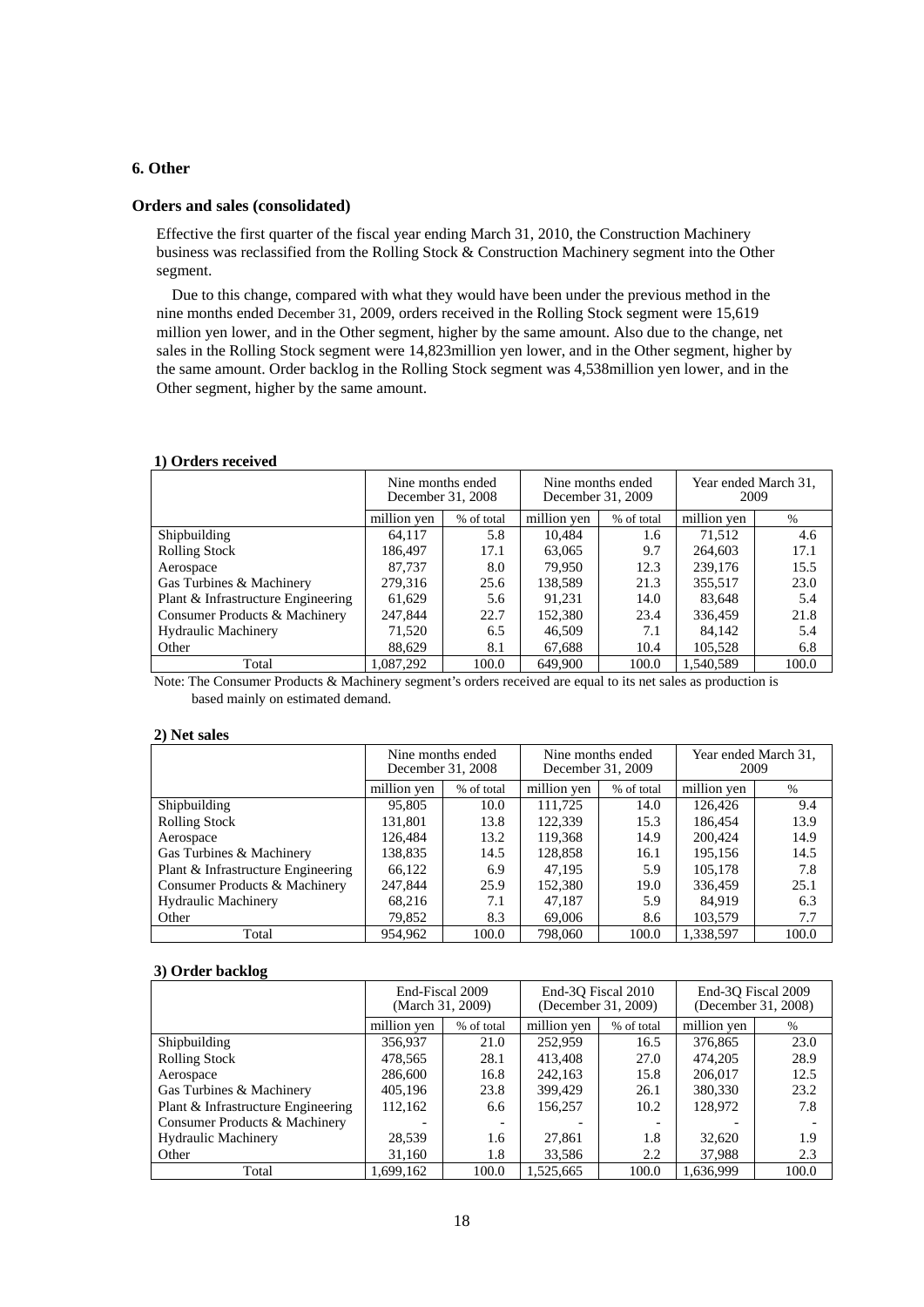# **Supplementary information on earnings forecasts for the fiscal year ending March 31, 2010**

|                     | Outlook for the year ending March 31, 2010 (fiscal 2010) |                                            |                  |                                       |  |  |  |  |
|---------------------|----------------------------------------------------------|--------------------------------------------|------------------|---------------------------------------|--|--|--|--|
|                     | Revised forecast<br>(A)                                  | Forecast issued<br>November 2, 2009<br>(B) | Change $(A - B)$ | (ended<br>March 31, 2009)<br>(actual) |  |  |  |  |
| Net sales           | 1,180.0                                                  | 1,200.0                                    | (20.0)           | 1,338.5                               |  |  |  |  |
| Operating income    | 5.0                                                      | 5.0                                        |                  | 28.7                                  |  |  |  |  |
| Recurring profit    | 10.0                                                     | 10.0                                       |                  | 38.7                                  |  |  |  |  |
| Net income          | 3.0                                                      | 3.0                                        |                  | 11.7                                  |  |  |  |  |
|                     |                                                          |                                            |                  |                                       |  |  |  |  |
| Orders received     | 1,060.0                                                  | 1,080.0                                    | (20.0)           | 1,540.5                               |  |  |  |  |
| Before-tax ROIC (%) | 1.3%                                                     | 1.5%                                       | (0.2)%           | 4.5%                                  |  |  |  |  |

# **(1) Consolidated earnings outlook**

Notes: 1. The expected foreign exchange rate used for the outlook: ¥90=US\$1, ¥130=1 Euro

2. Before-tax ROIC = (income before income taxes + interest expense) / invested capital

# **(2) Outlook by industry segment**

## **1) Net sales and operating income (loss)**

Billions of yen

Billions of yen

|                                       | Outlook for the year ending March 31, 2010 (fiscal 2010) |                                        |                                            |                                        |                          |                                        |                                                   |                                        |
|---------------------------------------|----------------------------------------------------------|----------------------------------------|--------------------------------------------|----------------------------------------|--------------------------|----------------------------------------|---------------------------------------------------|----------------------------------------|
|                                       |                                                          | Revised forecast (A)                   | Forecast issued<br>November 2, 2009<br>(B) |                                        | Change $(A - B)$         |                                        | Fiscal 2009<br>(ended March 31, 2009)<br>(actual) |                                        |
|                                       | Net sales                                                | Operating<br>income<br>$(\text{loss})$ | Net sales                                  | Operating<br>income<br>$(\text{loss})$ | Net sales                | Operating<br>income<br>$(\text{loss})$ | Net sales                                         | Operating<br>income<br>$(\text{loss})$ |
| Shipbuilding                          | 150.0                                                    | 2.0                                    | 150.0                                      | 3.5                                    | $\overline{\phantom{a}}$ | (1.5)                                  | 126.4                                             | (1.0)                                  |
| <b>Rolling Stock</b>                  | 165.0                                                    | 9.0                                    | 165.0                                      | 9.0                                    | $\overline{\phantom{a}}$ |                                        | 150.3                                             | 12.3                                   |
| Aerospace                             | 180.0                                                    | 2.5                                    | 180.0                                      | 2.5                                    | $\overline{\phantom{a}}$ |                                        | 200.4                                             | (4.1)                                  |
| Gas Turbines & Machinery              | 200.0                                                    | 7.0                                    | 200.0                                      | 7.0                                    | $\overline{\phantom{a}}$ | $\overline{\phantom{0}}$               | 195.1                                             | 11.0                                   |
| Plant & Infrastructure<br>Engineering | 100.0                                                    | 7.5                                    | 100.0                                      | 6.0                                    | $\overline{\phantom{a}}$ | 1.5                                    | 105.1                                             | 8.9                                    |
| Consumer Products &<br>Machinery      | 220.0                                                    | (28.0)                                 | 240.0                                      | (26.0)                                 | (20.0)                   | (2.0)                                  | 336.4                                             | (10.1)                                 |
| <b>Hydraulic Machinery</b>            | 65.0                                                     | 5.0                                    | 65.0                                       | 3.0                                    |                          | 2.0                                    | 84.9                                              | 8.3                                    |
| Other                                 | 100.0                                                    | 0.0                                    | 100.0                                      | 0.0                                    |                          |                                        | 139.6                                             | 3.3                                    |
| Total                                 | 1,180.0                                                  | 5.0                                    | 1.200.0                                    | 5.0                                    | (20.0)                   | $\overline{\phantom{a}}$               | 1,338.5                                           | 28.7                                   |